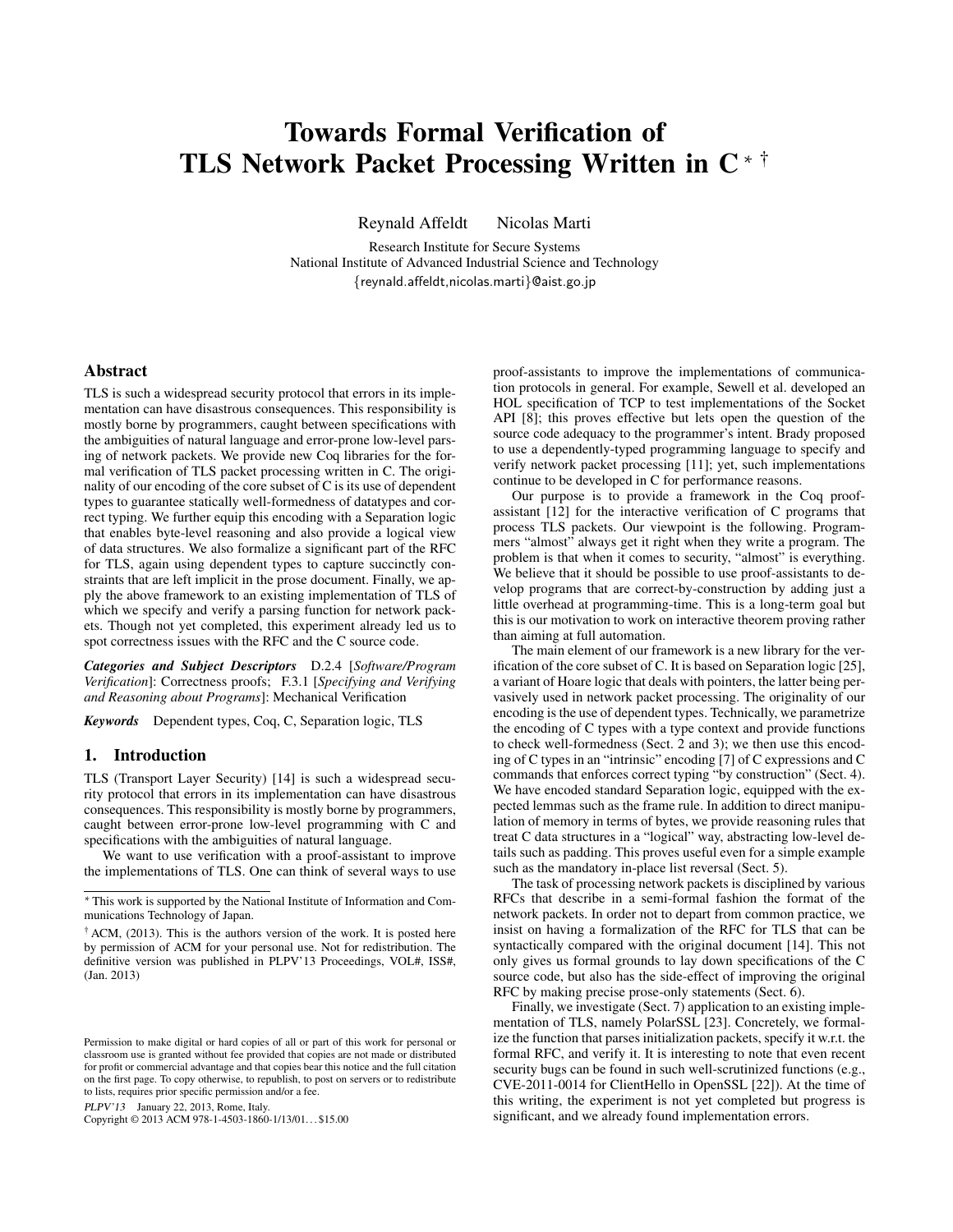# 2. A Standard-Compliant Encoding of C Types

In C, recursive references in types can only appear as pointers, so as to ensure that all types have a finite size. This can be modeled with a structurally recursive definition of types [18], but at the price of a tedious encoding of mutually recursive types. We choose to refer to C structures by names, using a type context. The result is a more natural type representation, but also a more involved mechanization because of non-trivial termination issues.

#### 2.1 Encoding of C Types and of Type Contexts

We define our subset of the C types as an inductive type<sup>1</sup>:

```
Inductive typ : Set ∶=
  | btyp of ityp | ptyp of typ | styp of tag
Inductive ityp : Set ∶=
  | uint | sint | uchar | ulong.
Inductive tag := mkTag : string \rightarrow tag.
```
The type typ models: basic arithmetic types (defined in ityp: unsigned and signed integers, unsigned characters, and unsigned long integers), pointers types, and structure types (identified by a tag).

To each structure tag, we want to associate a list of pairs of a string and a typ that model the fields of C structures:

```
Module Fields <: finmap.EQTYPE.
Definition A ∶= [ eqType of seq ( string * typ )].
End Fields .
```
Type contexts are finally obtained by instantiating a module for finite maps: Module  $\Gamma$  := compmap TagOrder Fields (TagOrder is a module that equips tag with the lexicographical order).

We say that a type is covered when all the tags it contains are in the domain of the type context (otherwise it is "incomplete" in C parlance). Put formally:

Definition cover g t := inc (tags t) ( $\Gamma$ .dom g).

(The function tags collects the tags in a typ.)

#### 2.2 Well-formedness of Type Contexts

In C, a type context is well-formed when  $(1)$  it is complete,  $(2)$  it has no empty structure, and (3) recursion only goes through pointers.

*(1) Completeness* A context is said complete when all the types in its codomain are covered:

```
Definition complete g ∶=
  \forall tg flds, \Gamma .get tg g = \left[ flds \right] \rightarrow∀ t , t ∈ unzip2 flds →
        \forall tg', tg' \in tags t \rightarrow\exists flds', \Gamma .get tg' g = | flds' |.
```
Completeness can be decided by checking whether the set of tags in the codomain of the context is included in the domain.

*(2) Non-emptiness* Contrary to C++, C forbids empty structure:

```
Definition no_empty g ∶= ∀ flds ,
  flds \in \Gamma. cdom g \rightarrow size flds \neq 0.
```
*(3) No cycle* No structure can be defined in terms of itself, even indirectly, unless recursion goes through a pointer. To define this property, we introduce the notion of nesting of tags:

```
Definition nested g tg<sub>1</sub> tg<sub>2</sub> :=
   if \Gamma . get tg<sub>1</sub> g is \begin{bmatrix} 1 \end{bmatrix} then
       has (fun x \Rightarrow match x \cdot 2 with
                               | styp tg \Rightarrow tg<sub>2</sub> = tg | _ \Rightarrow false
                               end) l
   else false .
```
This computable relation states that the tag  $tg_1$  refers to a structure with at least one field whose type contains a structure with tag  $tg_2$ . Using this relation, we build the set of all paths of nested tags  $({\text{...,}}+1.$ -tuple tag} is the type of lists of tags of size n.+1):

```
Definition path_nested g n : Set ∶=
{ p : {:n.+1.-tuple tag} | (thead p \in \Gamma.dom g)
  & path (nested g) (thead p) (behead p) }.
```
Finally, there is no cycle in a type context when all possible paths (of any size) do not contain twice the same tag (this is the meaning of the predicate uniq, sval is the dependent pair projection):

```
Definition no_cycle g ∶=
 ∀ n (p : path_nested g n), uniq (sval p).
```
So, formally, a well-formed context is defined as follows:

```
Definition wf ctxt g :=
  no_cycle g ∧ complete g ∧ no_empty g .
```
We reflect the well-formedness property to make Coq automatically enforce it. Reflection is a bit involved for (3), essentially because of the universal quantification over the paths' size in no\_cycle. We observe that if a path has no cycle then its size is bounded by the size of the type context. Therefore, to decide the absence of cycles, one only needs to check a finite number of paths, as provided by the following function, which provably enumerates all the paths of a given size:

```
Fixpoint compute_paths g n :
  seq { : n. +1. - tuple tag } := ...Lemma compute_paths_spec g n (p : path_nested g n) :
  sval p \in (compute\_paths \ g \ n).
```
We can now build a function that checks the uniqness of all the paths and prove that it implies the absence of cycles (iota a b is the list of the b integers following a; tval is the dependent pair projection):

```
Definition no_cycleb g ∶= all
  ( fun n \Rightarrow all ( fun x \Rightarrow uniq ( tval x))
    (compute_paths g n))
  ( iota 0 ( size ( Γ . dom g ))) &&
 ( compute_paths g ( size (\Gamma \cdot \text{dom } g)) = nil ).
Lemma no_cycleb_sound g : no\_cycleb g \rightarrow no\_cycle g.
```
Similarly, we reflect (1) and (2) as the functions completeb and no\_emptyb, and arrive at a provably sound boolean definition:

```
Definition wf_ctxtb g ∶=
  no_cycleb g && completeb g && no_emptyb g .
Lemma wf_ctxtb_sound g : wf_ctxtb g \rightarrow wf_ctxt g.
```
We finally encode well-formed contexts as dependent pairs; by combining Coq lazy-parsing rules and reflection-proofs, we even provide a notation that automatically enforces well-formedness:

```
Definition wfctxt := {g | wf_ctxt g}.
Notation "\wfctxt{ g }" :=(exist_g (wf_ctxtb_sound_g (eq_refl_))).
```
Similarly, covered types (or "complete" types in C parlance) are built as dependent pairs of a type and a proof that the type is covered by a well-formed type context:

```
Definition covered (g : wfctxt) : Type :=
  \{t : typ \mid cover (sval g) t \}.Definition mkCovered g t H : covered g ∶=
 exist (cover (sval g)) t H.
Notation "g'. -typ:' t " :=
  (mkCovered g t ( eq_refl _)).
```
We also note "btyp: t" the construction of a covered basic arithmetic type and ":∗t" the construction of a covered pointer type.

<sup>&</sup>lt;sup>1</sup> We have also extended typ to deal with arrays of structures but since we do not rely on this extension in our use-case we skip this explanation.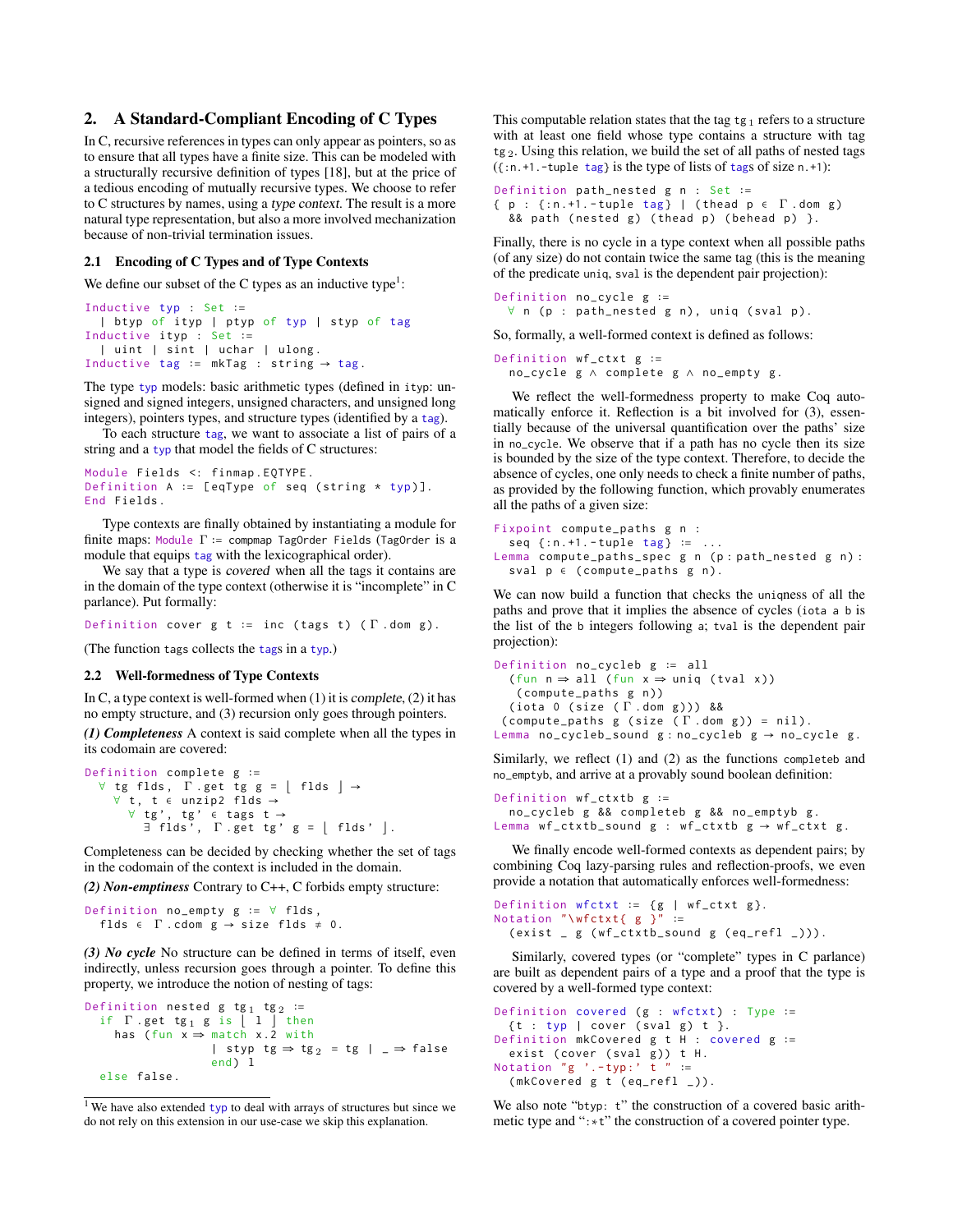## 2.3 Example of Type Declaration

Let us consider two self-referential C structures:

```
{ struct cell ;
 struct header { struct cell *first; };
 struct cell { char data; struct header * head; }; }
```
The Coq script below defines the context g that consists of the cell and header structures, automatically checking that it is wellformed, and eventually defines the cell and header types, automatically checking that they are covered by g. We will pursue this example in Sect. 3.2 by providing sizeof calculations.

```
Definition cell_tg ∶= mkTag " cell ".
Definition header_tg ∶= mkTag " header ".
Definition cell_flds ∶= (" data ", btyp uchar ) ::
  (" head ", ptyp ( styp header_tg )) :: nil .
Definition header_flds ∶=
  ("first", ptyp (styp cell_tg)) :: nil.
Definition g := \wfctxt{ "cell" ⊳ cell_flds,
  " header " \triangleright header_flds, \varnothing }.
Definition cell ∶= g . -typ: styp cell_tg .
Definition header := g .-typ: styp header_tg.
```
# 3. Alignment and Size of C Types

In hardware, a memory access is faster when the address is a multiple of the alignment of the data. This fact has triggered particular attention for aligned memory footprints for C types in the C standard. As a consequence, in the case of structures, preserving alignment of the data often requires to add padding bytes between fields. For our encoding of C to be realistic, we need to compute alignment and correct size information for all types.

#### 3.1 A Generic Traversal Function for C Types

Our goal is to produce a function fp\_typ that traverses objects of type g.-typ to compute some result, such as alignment or sizeof. For basic arithmetic types or pointers, this is simple: alignments and sizes are given by definition. But for structures, one needs to recursively go through all the fields, and termination is non-trivial.

Before all, let us parametrize fp\_typ with a record so that it can be later instantiated to perform different computations:

```
Variable g : wfctxt .
Record config {Res Tmp : Type} := mkConfig {
  f<sub>-</sub>ityp : ityp \rightarrow Res ;
  f<sub>-</sub>ptyp : typ \rightarrow Res ;
  f\_styp\_iter : Tmp \rightarrow g.-typ * Res \rightarrow Tmp ;
  f_styp_acc : Tmp ;
  f_styp_fin : g . -typ → Tmp → Res }.
```
The functions f\_ityp and f\_ptyp treat the cases of the basic arithmetic types and of the pointer types. For structures, we will perform a (left-)fold over the fields with f\_styp\_acc as the initial accumulator, f\_styp\_iter as the iterator function, and f\_styp\_fin as a "finalizer function" whose first argument is the styp currently treated.

Although Coq accepts natively only structurally-recursive functions, its standard library allows functions to be built with termination based on a measure of their arguments. This is enough to ensure the termination of the following fix-point combinator:

```
frec : \forall (Arg Res : Type) (metric : Arg \rightarrow nat),
 (∀ a : Arg ,
  (\forall a': \text{Arg}, \text{ metric } a' < \text{metric } a \rightarrow \text{Res}) \rightarrow \text{Res})Arg \rightarrow Res
```
Hereafter, let us assume that Res is the return type of the traversal function fp\_typ, Tmp is the auxiliary type used by the fold on structures, and c is an arbitrary computation configuration:

Variables Res Tmp : Type . Variable c : @config Res Tmp .

We now produce a function fp\_styp\_body such that recursive traversal for structures will be obtained by using the fix-point combinator.

```
Record Trace : Type ∶= mkTrace {
  next : {tg : tag | cover (sval g) (styp tg)};prev_sz : nat ;
  prev : {p : path_nested (sval g) prev_sz |
           tlast (sval p) = sval next} }.
Definition remains tr ∶=
  size (\Gamma.dom (sval g)) - prev_sz tr.
Program Definition fp_styp_body ( tr : Trace )
 (f : \forall tr', remains tr' < remains tr \rightarrow Res) : Res
 ∶= ...
```
The function fp\_styp\_body has its arguments packed in a dependent record of type Trace: next is the next structure tag to proceed, and prev is the path (of size prev\_sz) representing the previous nested calls of the function (with next as its last argument). As observed in Sect. 2.2, such a path is bounded by the size of the type context. By defining fp\_styp\_body's argument measure as the difference between the current path and its bound, we can prove that any recursive call will terminate. This gives us the recursive function fp\_styp for structure traversal, that we use to define the traversal function fp\_typ for any typ traversal:

```
Definition fp_styp ∶=
  frec Trace Res remains fp_styp_body .
Program Definition fp_typ ( t : g . - typ ) : Res ∶=
  match sval t with
    | btyp i \Rightarrow c. (f_ityp) i
     | ptyp p \Rightarrow c.(f_ptyp) p
    | styp tg \Rightarrow fp_styp (mkTrace tg 0 )end .
```
*Alignment and Sizeof* Here follows the instantiation of fp\_typ to compute alignment:

```
0 Definition align_ityp it ∶=
1 match it with uint ⇒ 4 | sint ⇒ 4 |
    uchar \Rightarrow 1 | ulong \Rightarrow 8 end.
3 Definition align_config g ∶= mkConfig g
4 align_ityp (fun \rightharpoonup 4)
5 ( fun a x \Rightarrow maxn x.2 a)
6 1 (fun x \Rightarrow x).
7 Definition align { g } ∶= fp_typ ( align_config g ).
```
This construction respects the C standard. For example, the fact that the "alignment requirement for a structure type will be at least as stringent as for the component having the most stringent requirements" [17, p. 158] is encoded by taking the maximal alignment of the structure's fields types (line 5 above).

To compute the size of a structure, one needs to compute the padding, as the C standard requires to have all the fields aligned. We therefore need to use the previous align function together with a padding function:

```
Definition padd addr ali ∶=
 let r ∶= addr % ali in
    if r = 0 then 0 else ali - r.
```
Here follows the instantiation of fp\_typ to compute the size of datatypes:

```
0 Definition sizeof_ptr : nat ∶= 4.
1 Definition ptr_len ∶= sizeof_ptr * 8.
2 Definition sizeof_ityp it ∶=
```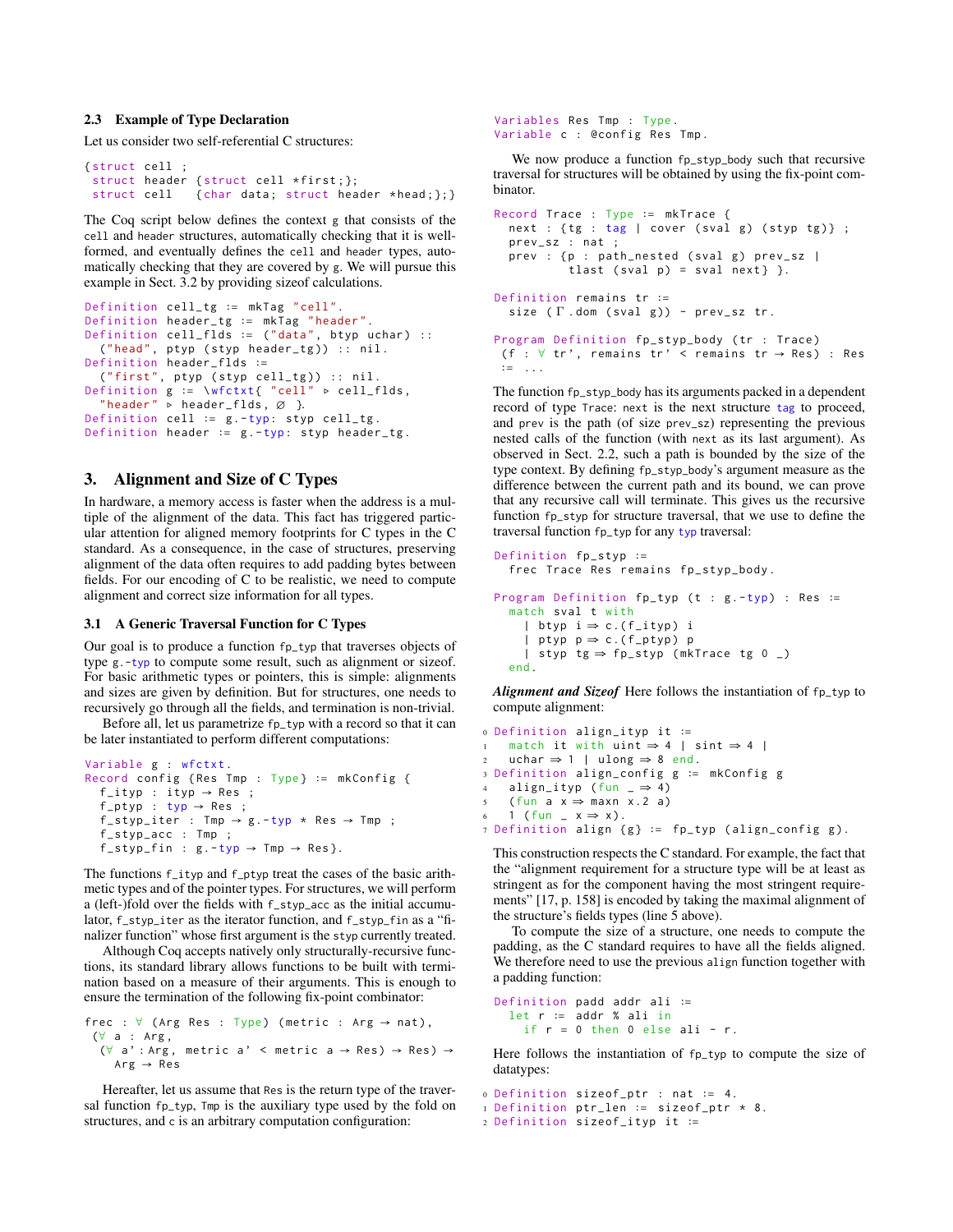```
3 match it with uint ⇒ 4 | sint ⇒ 4
    | uchar \Rightarrow 1 | ulong \Rightarrow 8 end.
5 Definition sizeof_config g ∶= mkConfig g
    sizeof\_ityp (fun \Rightarrow sizeof_ptr)
    (fun a x \Rightarrow a + padd a (align x.1) + x.2) 0
8 (fun t a \Rightarrow a + padd a (align t)).
9 Definition sizeof { g } ∶= fp_typ g ( sizeof_config g ).
```
This rigorously models the C standard. For example, for structures, the "rule is that the structure will be padded out to the size the type would occupy as an element of an array of such types" [17, p.158]. This is achieved by the finalizer function at line 8.

The above definitions let us prove in Coq the expected properties of alignment and sizeof, e.g.:

Lemma align\_sizeof ( t : g . -typ) : align t ∣ sizeof t .

## 3.2 Examples of Alignment and Sizeof

Let us illustrate with the example of Sect. 2.3 the results of sizeof. For example, it will correctly compute the 3 bytes of padding between the "data" and the "head" fields of cell structures, whereas header structures have the same size as the pointer they carry:

```
Goal (sizeof cell = 1 + 3 + 4). by []. Qed.
Goal ( sizeof header = 4). by []. Qed.
```
# 4. A Dependently-typed Encoding of Core C

# 4.1 The Physical View of C Values

The semantics of C exposes details at the byte-level. A value for C is therefore essentially a list of bytes, whose size ought to correspond to some type, as defined by the following dependent record:

```
Record phy {g} (t : g - typ): Type := mkPhy {f}phy2seq : > seq (int 8);
 Hphy : size phy2seq = sizeof t }.
```
We note ty. -phy the type of physical values of type ty. We will use physical values in the next sections (Sect. 4.2 and 4.3) to define the evaluation of C expressions and the execution of C commands.

## 4.2 Dependently-typed C Expressions

Our encoding of C expressions is an inductive type exp indexed by a C type that varies in the result types of the different constructors. This makes it possible to build the type rules into the definition of the syntax, so that terms are well-typed by construction. For example, the constant 1 seen as a signed integer (the default in C) is an expression of type exp (btyp: sint). Assume now that we are given a variable buf (noted %"buf" when considered as an expression) of type exp (:∗(btyp: uchar)). If we define addition, multiplication, etc. only for basic arithmetic types:

```
| bop_n : ∀t , binop_ne (* numerical operators *) →
  exp (btyp: t) \rightarrow exp (btyp: t) \rightarrow exp (btyp: t)
```
and pointer arithmetic (noted  $+_p$ ) as follows:

```
| add_p : ∀ t ,
 exp (:* t) → exp (btyp: sint) → exp (:* t)
```
then %"buf"  $*$  [ 1 ]<sub>sc</sub> is forbidden but %"buf" +p [ 1 ]<sub>sc</sub> is allowed, and moreover deemed to have type exp (:∗(btyp: uchar)), as desired. Here follows a more exhaustive definition of C expressions (g is a type context and  $\sigma$  is an environment that associates free variables to types):

```
Inductive exp {g \sigma} : g -typ \rightarrow Type :=
| var_e : \forall str t, env_get str \sigma = \begin{bmatrix} t \end{bmatrix} \rightarrow exp t
\vert cst_e : \forall t (\nu : t.-phy), exp t
| bop_n : ∀t , binop_ne (* numerical operators *) →
```

```
exp (btyp: t) \rightarrow exp (btyp: t) \rightarrow exp (btyp: t)
| bop_r : ∀t , binop_re (* relational operators *) →
  exp (btyp: t) \rightarrow exp (btyp: t) \rightarrow exp (g.-btyp: uint)| add_p : ∀ t ,
  exp (:* t) → exp (btyp: sint) → exp (:* t)
| bop_p : \forall t, exp (:* t) → exp (:* t) →
  exp (g.-btyp: uint)
| ifte_e : \forall t, exp (btyp: uint) \rightarrowexp t \rightarrow exp t \rightarrow exp t.
(* to continue in Sect. 4.2.2 and 4.2.1 *)
```
var e is for variables (noted  $x''x''$ , etc.); the type of variables is fixed by the environment  $\sigma$ . cst\_e is for constants (noted [ x ]<sub>c</sub>, etc.;  $[x \,]_{\text{sc}}$  (resp.  $[x \,]_{\text{uc}}$ ) is for signed (resp. unsigned) integers); any list of bytes whose size corresponds to a valid C type can be a constant. bop\_n is for numerical operations over integral types (such as addition +, left shift  $\ll$ , bitwise or |, etc.). bop\_r is for relational operators for arithmetic types (comparisons, etc.); it returns an integer (0 or 1). add\_p is for pointer arithmetic (noted  $+_p$ ). bop\_p is for pointer comparisons. ifte\_e is for conditional expressions.

Boolean expressions are implemented similarly (see [2]).

#### 4.2.1 Field Accesses

The constructor fldp of exp is for field access (notation  $\Rightarrow$ ):

```
0 (* continued from Sect. 4.2 *)
1 | fldp : ∀ f tg t (e : exp (:* t)) H t',
2 assoc_get f (get_fields t tg H) = [ t' ] \rightarrowexp (:* t')
```
We use the type of the dereferenced pointer to check whether the field is indeed valid (line 2; get\_fields t tg H returns the list of fields of the C structure tagged tg). Note that a field access returns a pointer to the field instead of the field itself; this is because we do not support read side-effects from the heap in expressions.

### 4.2.2 Type Conversions

In C, type conversions between basic integral types may occur implicitly when necessary for execution. For example, when adding a character to an integer, the character is promoted to an integer beforehand. These conversions can lead to data loss and misinterpretations. For example, when signed integers are used in place of unsigned integers, a type conversion silently occurs that is in general unsafe when the signed integer is strictly negative.

Our encoding of C expressions supports (safe and potentially unsafe) type conversions. Safety can be decided based on the types of the conversion (boolean conditions safe, data\_loss, and misinterpret below; see the implementation [2] or standard literature, e.g. [27, p. 162–163], for the precise definitions):

```
(* continued from Sect. 4.2 *)| safe_cast : \forall t t', exp (btyp: t) \rightarrowUnConv.safe t t' \rightarrow exp (btyp: t')
| unsafe_cast : \forall t t', exp (btyp: t) \rightarrowUnConv . data_loss t t ' ||
  UnConv.misinterpret t t' \rightarrow exp (btyp: t')
```
Hereafter, "(int) e" is syntax for safe casts to (signed) integers (automatic checking of boolean conditions can be hidden in notations). We have chosen to make implicit type conversions visible (and we write the unsafe casts with uppercases, e.g., "(UINT) e"). To illustrate, the addition of a character and an integer is written (int) ([  $5 \text{ J}_{8\text{sc}}$ ) +[  $5 \text{ J}_{\text{sc}}$ .

#### 4.2.3 Evaluation of Expressions

Since expressions are well-typed by construction, the evaluation of an expression of type t always succeeds and returns a physical value of type t.-phy. Evaluation is performed w.r.t. a store, which is essentially a list of identifiers and physical values. We note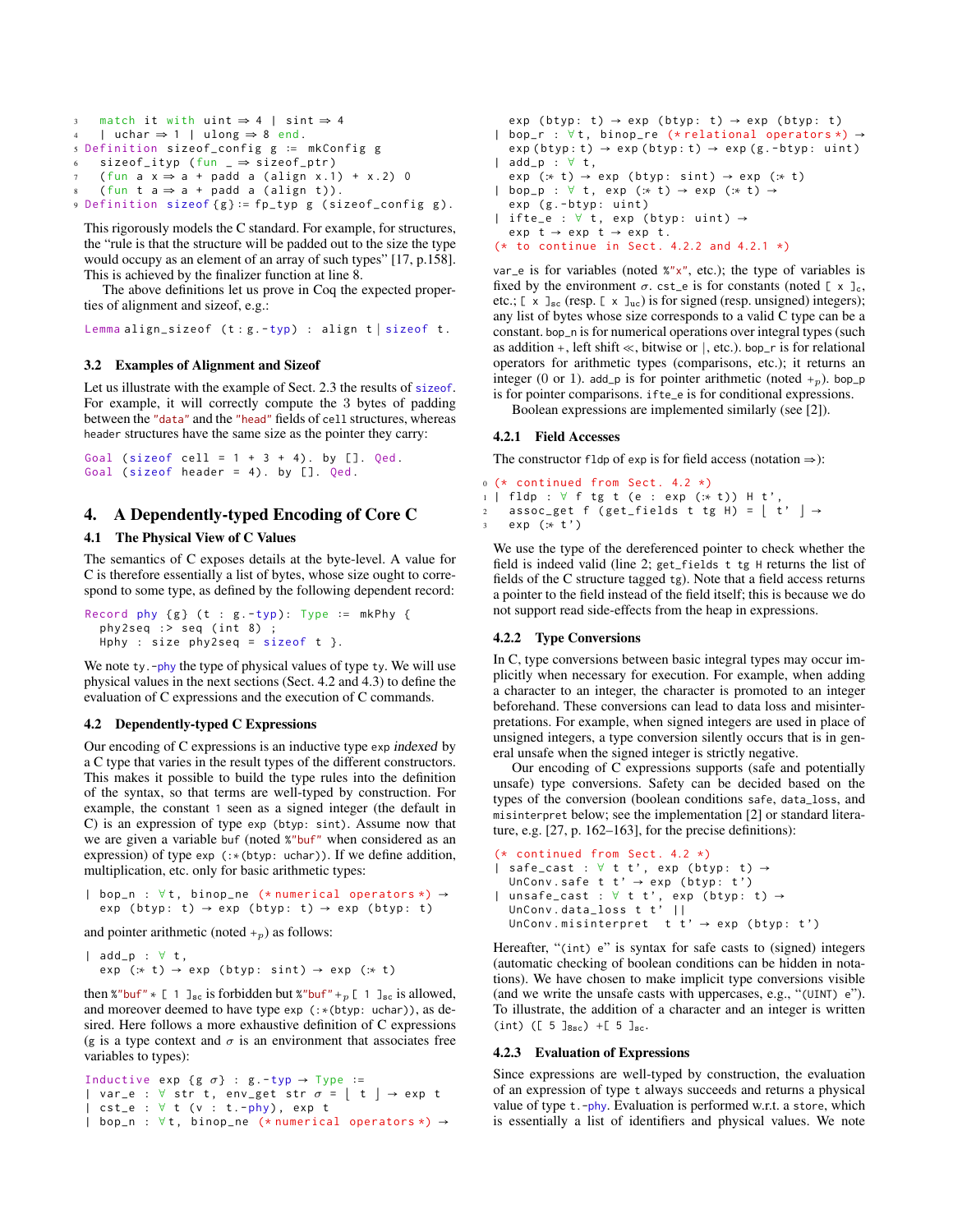[ e ]\_s the evaluation of e w.r.t. store s. The complete definition is a bit long (see [2]) so we just content ourselves with the example of pointer arithmetic.  $e_1 +_p e_2$  is of type pointer to t. Dependent types impose that  $e_1$  is also a pointer to t and that  $e_2$  is an integer. First, we evaluate  $e_1$  and convert the result to the value of a pointer (conversion ptr<i8 below<sup>2</sup>). Second, we evaluate e <sub>2</sub> and convert the result to a finite-size integer (conversion i32◃i8); the latter is further interpreted as signed (conversion  $Z \triangleleft s$ ). Finally, the pointer is scaled by the size of the type t:

```
Fixpoint eval {g \, \sigma \, t} (s : store \sigma) (e : exp t) :
   t . - phy := match e with (* ... *)| add_p t' e<sub>1</sub> e<sub>2</sub> \Rightarrowmatch [ e_1 ]_s, [ e_2 ]_s with
     | mkPhy 1_1 H<sub>1</sub>, mkPhy 1_2 H<sub>2</sub> \Rightarrowlet p := ptr∢i8 l<sub>1</sub> H<sub>1</sub> in
        let k := i32 \triangleleft i8 l<sub>2</sub> H<sub>2</sub> in
        ptyp <ptr t' (scalez p (sizeof t') (Z<s k))
  end (* ... *)
```
## 4.3 Syntax and Semantics of Core Subset of C

The core subset of C that we formalize is a while-language (the control-flow is expressed using sequences, while-loops, and structured branching) with assignment, lookup (memory dereference), and mutation (destructive update). We derive the syntax and semantics (as well as various lemmas) by instantiating a parametrized module adapted from previous work [3]. We only need to provide the syntax and semantics for the basic commands: assignment, lookup, and mutation.

Like for expressions, the encoding of commands exploits dependent types to enforce well-typed programs by construction. For example, the lookup constructor defined below requires that the expression to be dereferenced is of pointer type :∗t and that the destination variable is of the type t (constraint line 5):

```
\circ Inductive cmd<sub>0</sub> : Type :=
1 | skip
2 | assign : \forall {t : g.-typ} x, @exp _ \sigma t \rightarrow3 env_get x \sigma = \begin{bmatrix} t \end{bmatrix} \rightarrow \text{cmd}_04 | lookup : \forall {t : g. -typ} x, @exp _ \sigma (:* t) \rightarrow\sigma = \begin{bmatrix} t \end{bmatrix} \rightarrow \text{cmd}_06 | mutation : \forall {t : g.-typ}, @exp _ \sigma (:* t) \rightarrowQexp = \sigma t \rightarrow cmd_0.
```
We refer to the complete language (with control-flow) as the type cmd. The constraints can be checked automatically when we write down concrete programs, so that we can hide them in userfriendly notations:

```
Notation "x ' ←* ' e" := (@lookup _ x e (eq_refl _)).
Notation "x '←' e" := (@assign _ x e (eq_refl _)).
Notation "e<sub>1</sub> ' * ' e<sub>2</sub>" := (\epsilonmutation \epsilon e<sub>1</sub> e<sub>2</sub>).
```
The operational semantics for the basic commands is given in Fig. 1. It is a relation between an optional state (a pair of a store s and a heap h) (⊥ represents an execution error). The effect of an assignment (constructor exec\_assign) is to update the store. A lookup (exec\_lookup) evaluates the expression to be dereferenced, turns the resulting physical value into an address, then uses this address to get a chunk of memory of the appropriate size from the heap; finally the value obtained is stored back in the store (function store\_upd). Lookup fails when the addressed memory is not initialized (constructor exec\_lookup\_err). The constructors for mutation should now be self-explanatory.

# 5. Separation Logic for the Core Subset of C

#### 5.1 Hoare Logic for the Core Subset of C

Like for the syntax and the semantics of the core subset of C, the Hoare logic and its properties are obtained using a parametrized module from previous work [3]. The type of assertions is shallowencoded: Definition assert ∶=store →heap →Prop. Fig. 2 displays the inductive relation hoare0 of the Hoare triples for the basic commands. For example, the assignment rule

$$
\overline{\{P\{e/x\}\}x \leftarrow e\{P\}}
$$

is encoded by the constructor hoare\_assign. Its precondition is expressed using the predicate transformer wp\_assign; since assertions are shallow-encoded, substitution is encoded by updating the store. Other Hoare rules should be self-explanatory since they follow the operational semantics explained in Sect. 4.3.

#### 5.2 The Mapsto Connective of Separation Logic for C

Regarding the encoding of Separation logic, what is new is not the separating conjunction  $*$  or implication  $*$  (their encoding is as usual, see for example [3]), but rather the primitive mapsto connective. The mapsto connective is noted  $e \mapsto e'$  and holds for a heap containing one cell with contents  $e'$  at address  $e$ . For the archetypal language of textbook Separation logic, a cell consists of an (arbitrary-precision) integer. It would not be practical for C to make every memory byte a cell. A cell ought rather be a C (physical) value. This amounts to provide a version of mapsto parametrized with the accessed type (like the "chunks" in Appel and Blazy's Separation logic [5]).

The physical values of Sect. 4.1 bear no relation with the memory of the computer, but C has strict requirements regarding storage. In order to define a meaningful mapsto connective for C, one needs to abide by alignment rules and the absence of the null pointer in allocated areas. To define such a relation between a physical value, an address, and a heap, it suffices, as encoded below, to prevent the area to overrun the memory (line 4) and to impose alignment of the physical value (line 5):

```
0 Inductive phy_mapsto {g} {t : g -typ} :
    t - phy \rightarrow nat \rightarrow hp \tarrow Prop :=2 | mkPhy_mapsto : \forall a (v : t.-phy) h,
```

```
hp.cdom h = v \rightarrow hp.dom h = iota a (sizeof t) \rightarrow
```

```
4 Z < nat a + Z < nat (sizeof t) < 2 ^ptr_len \rightarrow
```

```
5 align t ∣ a →
```

```
phy_mapsto v a h.
```
phy\_mapsto gives us the basis to define (a raw form of) the mapsto connective of Separation logic,  $a \mapsto_p v$  (subscript "p" for "physical") that associates an address a to a (typed) physical value v:

```
Notation "a ' \mapsto<sub>p</sub>' v" := (fun _ \Rightarrowphy_mapsto v (nat∢Z (Z∢u (ptr∢ptyp a)))).
```
#### 5.3 Example of Derived Separation-logic Triple

As an example of reasoning involving the physical mapsto connective, let us consider the first backward-reasoning form for lookup [26, p.88]:

$$
\{\exists v.(e \mapsto v) * (e \mapsto v * P\{v/x\})\}x \leftrightarrow e\{P\}
$$

First, we provide a definition for the precondition (wp\_assign has been explained in Sect. 5.1):

Inductive wp\_lookup\_back { t } x H (e : @exp g  $\sigma$  (:\* t)) P : assert :=

- $|$  wp\_lkbr1 :  $\forall$  s h (v : t.-phy), ([ e ]\_s  $\mapsto$  p v \* ([ e ]\_ s  $\mapsto$  p v → wp\_assign  $x H [ v ]<sub>c</sub> P$ ) s h  $\rightarrow$ 
	- wp\_lookup\_back x H e P s h .

<sup>2</sup> We use many such conversions in this paper. They are displayed for the sake of completeness but can be ignored on a first reading.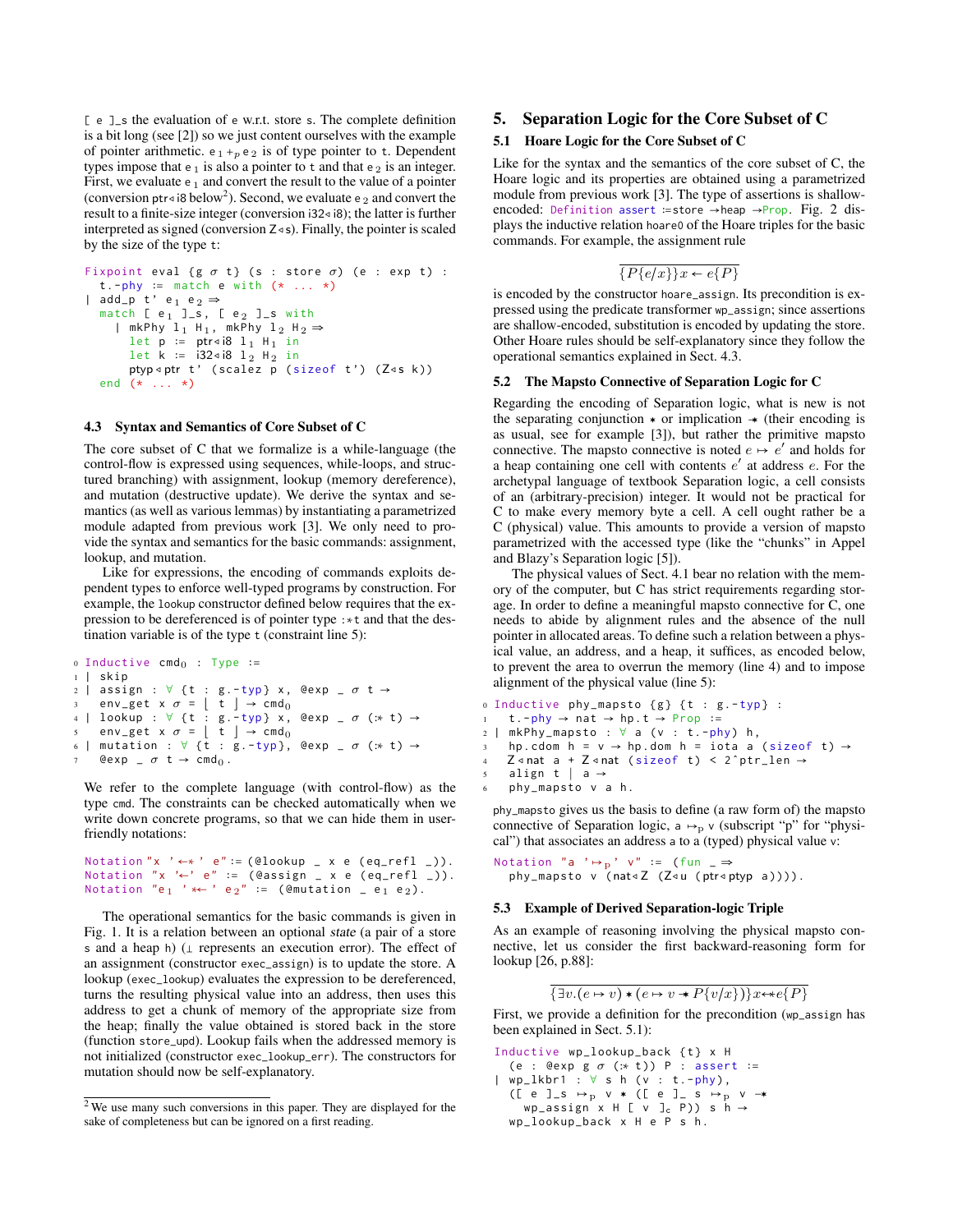```
Inductive exec0 : option state \rightarrow cmd<sub>0</sub> \rightarrow option state \rightarrow Prop :=
| exec_skip : \forall s, | s | > skip \sim | s |exc_{\alpha} assign : \forall s h t x H (e : exp t), \lfloor s, h \rfloor \succ assign x e H \rightsquigarrow \lfloor store_upd s x H \lfloor e \rceil \lfloor s, h \rfloor| exec_lookup : ∀ s h t x H e v , let a ∶= nat◃u (ptr◃ptyp [ e ] _s ) in
    heap_get t a h = \left[ \begin{array}{c} v \end{array} \right] \rightarrow \left[ \begin{array}{c} s, h \end{array} \right] > lookup x e H \sim \left[ \begin{array}{c} store \_upd \ s \times H \ v, h \end{array} \right]| exec_lookup_err : ∀ s h t x H ( e : exp (:∗ t )) , let a ∶= nat◃u (ptr◃ptyp [ e ] _s ) in
    heap_get t a h = \perp → \lfloor s, h \rfloor > lookup x e H \rightsquigarrow \perp| exec_mutation : ∀ s h t e<sub>1</sub> e<sub>2</sub> v, let a := nat⊲u (ptr⊲ptyp [ e<sub>1</sub> ]_s) in
heap_get t a h = \lfloor v \rfloor \rightarrow \lfloor s, h \rfloor \succ e_1 \prec e_2 \sim \lfloor s, \text{ heap\_upd} \text{ t a } \lfloor e_2 \rfloor \text{ s h } \rfloor<br>| exec_mutation_err : \forall s \text{ h } t \text{ e}_1 \text{ (e}_2 : \text{exp } t), \text{ let a := } \text{nat} \triangleleft u \text{ (ptr} \triangleleft p \text{ (p} \text{t}) = \text{len } t \text{ s h } \bot \text{ s h } \bot \text{ s h } \bot \text{ s h } \bot \text{ s h hheap_get t a h = \perp \rightarrow | s, h | \rightarrow e<sub>1</sub> * e<sub>2</sub> \rightarrow 1.
```
Figure 1. Big-step operational semantics of basic commands of the core subset of C

```
Inductive wp_assign {t : g . - typ} x H (e : @exp g \sigma t) (P : assert) : assert :=
| wp_assign_c : ∀ s h , P ( store_upd s x H [ e ] _s ) h → wp_assign x H e P s h .
Inductive wp_lookup {t : g . - typ} x H (e : @exp g \sigma (:* t)) (P : assert) : assert :=
| wp_lookup_c : ∀ s h v , heap_get t (nat◃Z (Z◃u (ptr◃ptyp [ e ] _ s ))) h = ⌊ v ⌋ →
  P (store_upd s x H v) h \rightarrow wp\_lookup x H e P s h.
Inductive wp_mutation {t : g . -typ} (e<sub>1</sub> : @exp g \sigma (:* t)) e<sub>2</sub> (P : assert) : assert :=
| wp_mutation_c : ∀ s h v , let a ∶= ptr◃ptyp [ e 1 ] _s in
  heap_get t (nat<2 (Z<u a)) h = |v| \rightarrowP s (heap_upd t (nat<Z (Z<u a)) [ e<sub>2</sub> ]_s h) \rightarrow wp_mutation e<sub>1</sub> e<sub>2</sub> P s h.
Inductive hoare0 : assert \rightarrow cmd<sub>0</sub> \rightarrow assert \rightarrow Prop :=
| hoare_skip : ∀ P , hoare0 P skip P
| hoare_assign : ∀ P t x H (e : exp t), hoare0 (wp_assign x H e P) (assign x e H) P
| hoare_lookup : ∀ P t x H (e : exp (:* t)), hoare0 (wp_lookup x H e P) (lookup x e H) P
| hoare_mutation : ∀ P t e<sub>1</sub> (e<sub>2</sub> : exp t), hoare0 (wp_mutation e<sub>1</sub> e<sub>2</sub> P) (mutation e<sub>1</sub> e<sub>2</sub>) P.
```
Figure 2. Hoare logic for basic commands of the core subset of C

Then, the above rule becomes provable using the Hoare triples seen in Sect. 5.1:

```
Lemma hoare_lookup_back {t} x H (e:exp (:* t)) P :
  \{ wp\_lookup\_back \times H e P \} lookup x e H \{ P \}.
```
# 5.4 The Logical View of C Values

It was simple to define the physical view of C values. Yet, it is not practical to deal with it when it comes to formal verification of programs. For example, when accessing a structure field, one does not want to deal with the interleaving padding. To overcome this issue, we provide a "logical view" of C values. In this view, C structures are decomposed into the list of their fields, all the way down to basic datatypes.

Logical values are defined by the inductive type log (Fig. 3, on the left). We note t.-log for the type of logical values of type t.

Like for physical values, we define a relation between a logical value, an address, and a heap, stating that the heap contains an encoding of the logical value and that this encoding is correctly stored. The difference with the physical mapsto is that it leaves undefined the contents of the interleaving padding, if any. This relation is defined by the predicate log\_mapsto (Fig. 3, on the right), and like its physical counterpart, this predicate gives rise to a "logical mapsto" connective for Separation logic:

```
Notation "a ' \mapsto_1' v" := (fun _ \Rightarrowlog_mapsto v (nat∢Z (Z∢u (ptr∢ptyp a)))).
```
*Example: Singly-linked Lists* We first define the C type lst of structures containing two fields: "data" of type uint and "next" of type pointer to a lst structure:

```
Definition lst_tg ∶= mkTag "lst".
```

```
Definition flds := ("data", btyp uint) ::
  (" next ", ptyp ( styp lst_tg )) :: nil .
Definition g := \wedge \text{ctxt} \{ "lst" ⊳ flds, \varnothing }.
Definition lst := g.-typ: (styp lst_tg).
```
Using this type, one can define a Separation-logic assertion that relates a Coq list of int 32 (the contents of the "data" fields) with a pointer of type :∗lst (that points to the singly-linked list):

```
Inductive list_seplog :
  seq (int 32) \rightarrow (:* lst). -phy \rightarrow assert :=
  list\_nil : \forall s, list\_seplog nil phy o s hp.emp
| list_cons : \forall s hd tl h<sub>1</sub> h<sub>2</sub>, h<sub>1</sub> \bot h<sub>2</sub> →
   \forall a p, a \neq phy _0 \rightarrow(a \mapsto<sub>l</sub> mk_cell hd (ptr<ptyp p)) s h<sub>1</sub> \rightarrowlist_seplog tl p s h_2.
      list_seplog (hd :: tl) a s (h<sub>1</sub> ⊎ h<sub>2</sub>).
```
where mk\_cell constructs a logical value of log lst. The complete example of in-place reverse-list example can be found online [2].

#### 5.5 Example of Derived Hoare Triple using Logical Values

We formalize a variant of the first backward-reasoning form for lookup that uses a logical value  $lv$  in the mapsto formula and a "convertible" physical value  $pv$  for substitution:

$$
\frac{pv \bowtie lv}{\{\exists lw\,pv.(e \mapsto lv)*(e \mapsto bv) * P\{pv/x\})\}x \leftrightarrow e\{P\}}
$$

The relation  $pv \Join iv$  identifies  $pv$  and lv as two different views of the same value, in the absence of any padding:

Definition phylog\_conv {g} {t : g.-typ}  $(pv : t.-phy)$   $(lv : t.-log) :=$  $∀$  h a, phy\_mapsto pv a h  $\leftrightarrow$  log\_mapsto lv a h.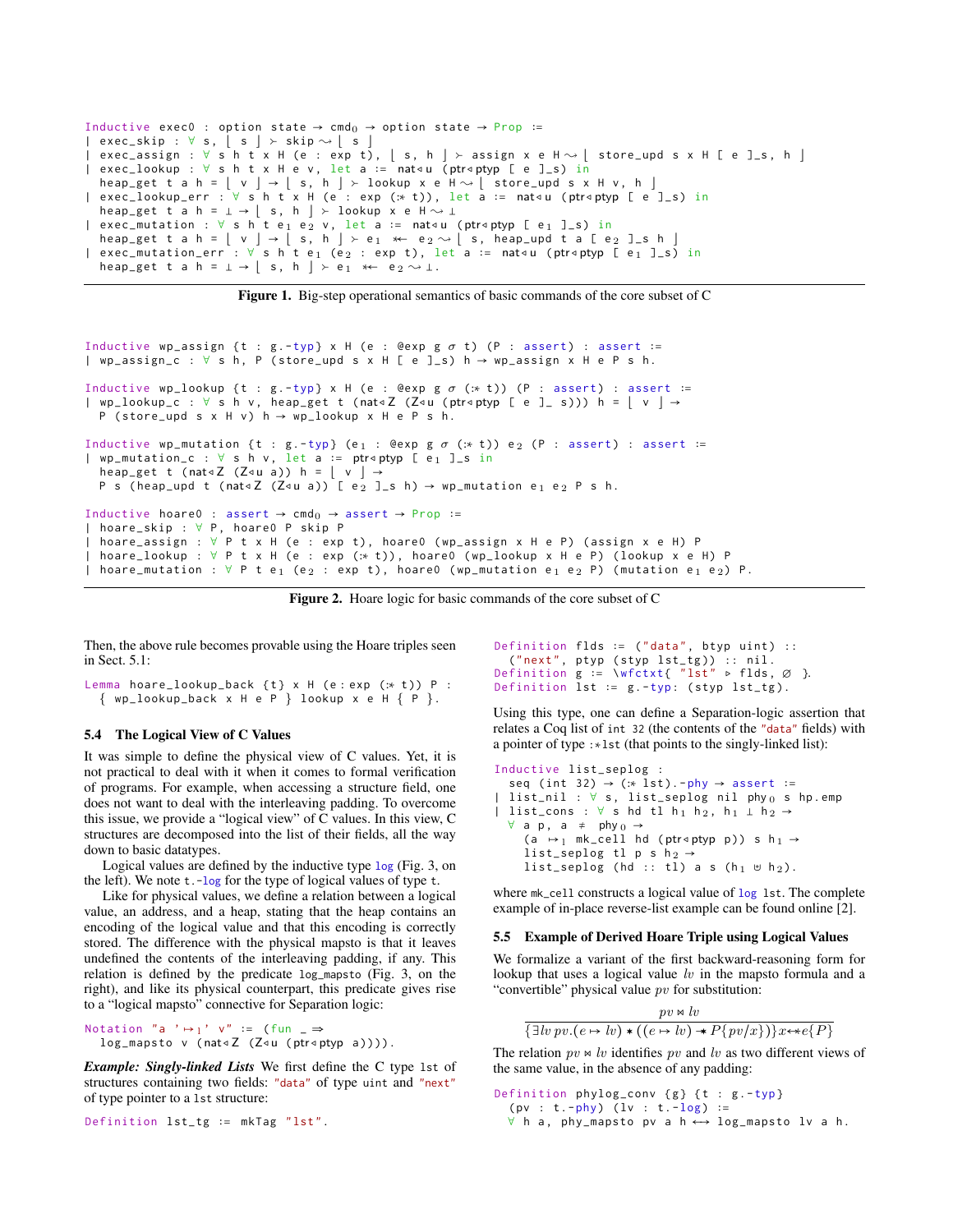```
Inductive log : g - typ \rightarrow Type : =| uint_log :
  int 32 \rightarrow \log (btyp: uint)
| sint_log :
  int 32 \rightarrow \log (btyp: sint)
| uchar_log :
  int 8 \rightarrow \log (btyp: uchar)
| ulong_log :
  int 64 \rightarrow \log (btyp: ulong)
  | ptyp_log :
  ∀ t, int ptr_len \rightarrow log (:* t)
| styp_log : ∀ t tg H ,
     logs (get_fields t tg H) \rightarrow log t
with logs : g. - env \rightarrow Type :=
| nil_logs : logs nil
| cons_logs : ∀ h t ,
  log h .2 \rightarrow logs t \rightarrow logs (h :: t).
                                                   Inductive log_mapsto {g} : \forall {t : g. -typ},
                                                        t - log \rightarrow nat \rightarrow hp \cdot t \rightarrow Prop :=| uint_log_mapsto : ∀ a h ( v : ( g . - btyp : uint ). - log ) ,
                                                     hp.dom h = iota a (sizeof (g.-btyp: uint)) \rightarrowZ \triangleleft nat a + Z \triangleleft nat (sizeof (g.-btyp: uint)) < 2^ptr_len \rightarrowoi32⊲i8 (hp.cdom h) = \vert log_to_uint v \vert \rightarrowalign (g.-btyp: uint) | a \rightarrowlog_mapsto v a h
                                                   | sint_log_mapsto : ... (* similar to uint_log_mapsto *)
                                                     | uchar_log_mapsto : ... (* similar to uint_log_mapsto *)
                                                     ulong_log_mapsto : ... (* similar to uint_log_mapsto *)
                                                   | ptyp_log_mapsto : ... (* similar to uint_log_mapsto *)
                                                    | styp_log_mapsto : ∀ t tg H a vs h pad_sz pad ,
                                                     align t | a → logs_mapsto (get_fields t tg H) vs a h →
                                                     pad_sz = padd (a + size (hp.dom h)) (align t) \rightarrowhp.dom pad = iota (a + size (hp.dom h)) pad_sz \rightarrowZ \triangleleft nat (a + size (hp.dom h)) + Z \triangleleftnat pad_sz < 2 \triangleleft ptr_len \rightarrowlog_mapsto (styp_log t tg H vs) a (h ⊎ pad)
                                                   with logs_mapsto {g} : \forall (1 : g.-env),
                                                        logs l \rightarrow nat \rightarrow hp.t \rightarrow Prop :=nil_logs_mapsto : ∀ a, logs_mapsto nil nil_logs a hp.emp
                                                   | cons_logs_mapsto : \forall hd tl v vs a pad pad_sz h<sub>1</sub> h<sub>2</sub>,
                                                     pad_sz = padd a (align hd.2) \rightarrow hp.dom pad = iota a pad_sz \rightarrowZ \triangleleft nat a + Z \triangleleft nat pad_sz < 2<sup>o</sup>ptr_len \rightarrowlog_mapsto v (a + pad_sz) h_1 \rightarrowlogs_mapsto tl vs (a + pad_sz + sizeof hd.2) h_2 \rightarrowlogs_mapsto (hd :: tl) ( cons_logs hd tl v vs) a (pad ⊎ h<sub>1</sub> ⊎ h<sub>2</sub>).
```


This lets us read/write basic arithmetic or pointer types to/from stored structures in memory. Yet, the relation above does not make it possible to read/write complete padded structures; in other words, C programs that manipulate structures as first-class objects would require a more permissive definition of convertibility. Fortunately, the above definition is sufficient to already treat many programs, such as the non-trivial use-case we present in Sect. 7.

Here follows the formalization of the Separation logic rule above:

```
Inductive wp_lookup_back_conv { t } x H
  (e : @exp g \sigma (:* t)) P : assert :=
| wp_lkbr1_conv : ∀ s h
  (pv : t.-phy) (lv : t.-log), pv \Joinlv \rightarrow([ e ] s \mapsto_1 1v * ([ e ] s \mapsto_1 1v \rightarrowwp_assign x H [ pv ]<sub>c</sub> P)) s h \rightarrowwp_lookup_back_conv x H e P s h .
Lemma hoare_lookup_back_conv {t} x H
   (e : exp (:* t)) P :
 \{ wp\_lookup\_back\_conv \times H e P \} lookup x e H \{ P \}.
```
# 6. Formalization of the RFC of TLS

TLS enhances network applications by providing, on top of TCP, a cryptographic layer consisting of four protocols: packets from the Record protocol carry packets from the Handshake, Alert, or Change Cipher Spec protocols. The description of all these packet formats in the RFC [14] is semi-formal: a dedicated syntax (the presentation language) is introduced, but its use is not entirely consistent and many conditions remain described in prose. Despite these defects, the RFC is still a useful document. Our purpose is therefore not to provide a formal alternative to the RFC for TLS but more modestly to improve it by providing formal definitions that can be used to verify programs, while still being convincingly mapped to their informal counterparts (as will be illustrated in Fig. 5).

# 6.1 An Encoding of The TLS Presentation Language

The presentation language [14, §4] consists of six datatypes:

- 1. opaque is the type of bytes.
- 2. T T'[n] defines the type T' of fixed-size vectors made of n bytes, where n is a multiple of the size of T.
- 3. T T'<a..b> defines the type T' of variable-size vectors. They comprise a payload, whose size lies between a and b and that encodes data structures of type T, and a header (the "length field") that is large enough (but no larger) to encode the size of the payload.
- 4. enum {  $e_1(v_1)$ , ...,  $e_n(v_n)$  [[, (m)]] } T defines the enumerated type T. The size of the payload must be sufficient to encode the largest value (one of  $v_i$  or m). This payload is preceded by a "length field", like variable-size vectors above.
- 5. Structure types are defined as being close to C structures but are in fact often used as dependent records (see Sect. 6.2).
- 6. Variants extend structures with fields whose type depends "on some knowledge that is available within the environment" [14, §4.6.1]. This "knowledge" is the (implicit) environment (e.g., the "length field" of the enclosing Handshake packet in the case of ClientHello, [14, §7.4.1.2]) or the value of an enumerated that can come from preceding fields in the structure (e.g., the body field of Handshake, [14, §7.4]) (in which case we are in fact dealing with a dependent record).

Putting dependent records aside for a moment (see Sect. 6.2), we encode the presentation language using the tls\_typ inductive type below. Since it is important for bound-checking in parsing functions, we give tls\_typ the minimum and maximum size of the underlying list of bytes as parameters. We use dependent types to check automatically the "length field" of variable-size vectors (line 6) and enumerateds (lines 10–11), and to check divisibility constraints on fixed-length vectors. These proof obligations can be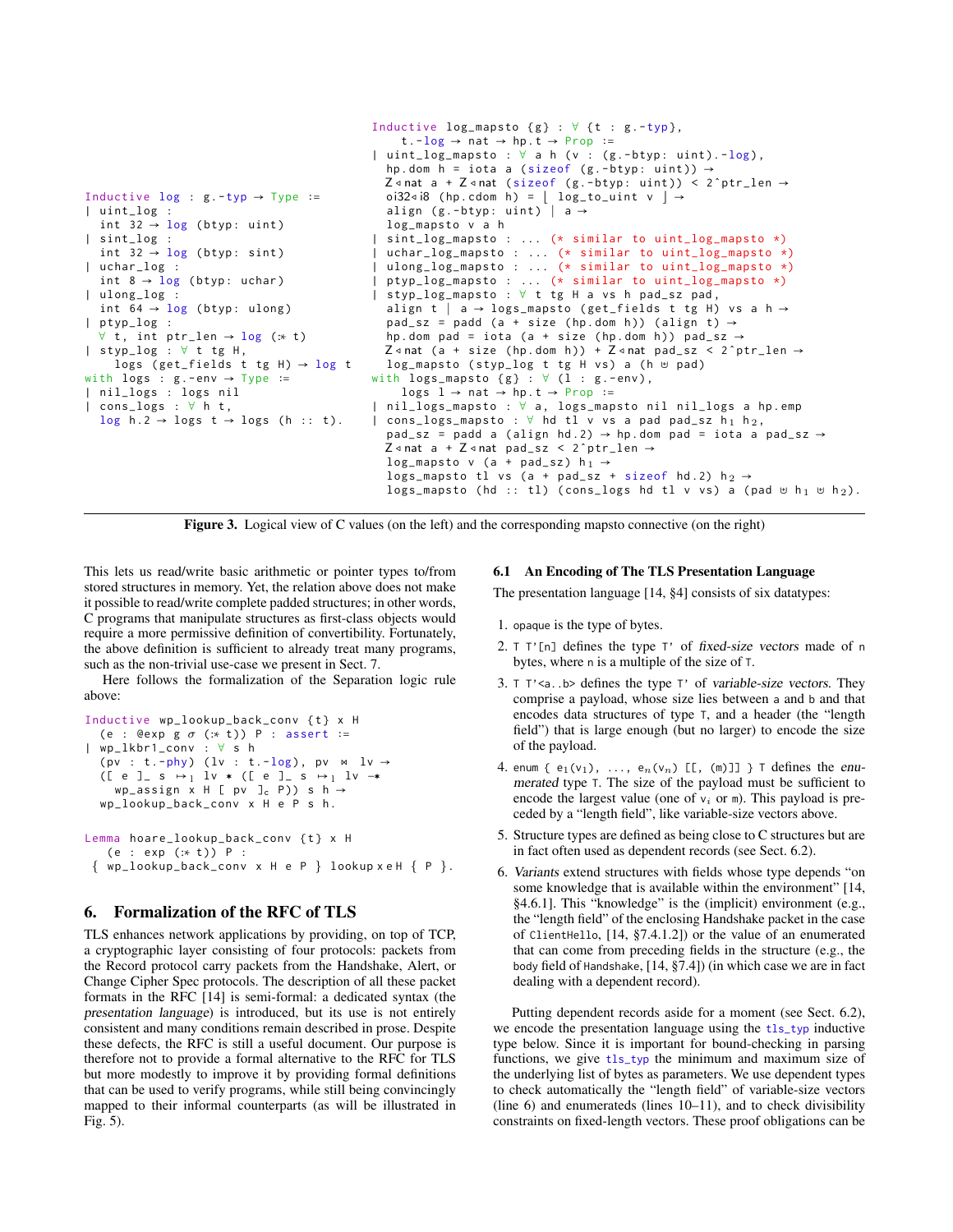inferred automatically and hidden using notations that mimic those used in the RFC (see [2] for definitions).

```
o Inductive tls_typ : Z \rightarrow Z \rightarrow Type :=
1 | opaque : tls_typ 1 1
2 | arr : \forall n, tls_typ n n \rightarrow \forall m, 0 \leq m \rightarrowm mod n = 0 \rightarrow tls_{\perp}typ m m
4 | varr : \forall n m (t : tls_typ n m) (k : nat) a b,
5 k \neq 0 \rightarrow a \leq b \rightarrow6 b < 2^{(k * 8)} \rightarrow 2^{(k - 1) * 8} \le b \rightarrow7 \text{ m } \leq (Z \triangleleft \text{nat } k) + b \rightarrow8 tls_typ (Z \triangleleft nat k + a) (Z \triangleleft nat k + b)9 | enum : ∀ k l n , uniq l →
10 Zmax_lst l n < 2^+(k * 8) \rightarrow11 2<sup>\hat{ } ((k - 1) \times 8) \leq Zmax_1st 1 n →</sup>
12 tls_typ (Z \triangleleftnat k) (Z \triangleleftnat k)
13 | pair : ∀ {n 1 m 1 n 2 m 2},
14 string * tls_typ n<sub>1</sub> m<sub>1</sub> \rightarrow tls_typ n<sub>2</sub> m<sub>2</sub> \rightarrow15 tls_typ (n_1 + n_2) (m_1 + m_2)16 | typ_nil : tls_typ 0 0.
```
*Consistency of Definitions in the RFC* tls\_typ gives a syntax to formalize many of the packet formats, and its use of dependent types led us to spot inconsistencies in the RFC. Here is a concrete example. Fig. 4 shows on the left the Extension type [14, §7.4.1.4]: by definition, a value of type Extension is represented by at most 2+  $2 + 2^{16}$  bytes. The right part of Fig. 4 displays the Coq counterpart using tls\_typs. The problem is that this type is used to define the type of the extensions field of ClientHello packets using the following declaration ( $[14, §7.4.1.2]$ . or line 27 in Fig. 5):

Extension extensions <0..2^16-1>;

The field extensions is therefore limited to  $2 + 2^{16}$  bytes, which is not consistent with the definition of Extension that accepts values 2 bytes larger. tls\_typ definitions cannot type because of this inconsistency. A fix is to restrict a bit more the definition of extension\_data\_type in Fig 4:

Definition extension\_data\_type ∶= opaque <  $0 \ldots 2^16 - 1 - 2 > 2$ .

Another example of dubious specification is about the size of variable-size vectors. According to [14, §4.3], it "must be an even multiple of the length of a single element" which is not possible in general when variable-size vectors are nested such as in extensions\_type.

#### 6.2 Dealing with Dependent Records in Packet Formats

tls\_typ does not give a syntax for the type of structure types that are in fact dependent records. When this occurs, we resort to shallow-embedding using Coq dependent records. For this purpose, we first introduce a generic decoding function for tls\_typ.

```
Fixpoint decode k {n m} (t : tls_typ n m)
 (1 : seq byte) : bool * seq byte := ...
Definition decoder {n m} (t : tls_typ n m) :=
 decode (depth t) t.
Definition decodep {n = (t : tls_typ n =) l :=
 let: (a, 1') := decoder t l in
 a &8 (size 1' = 0).
```
decoder matches a list l of bytes against a tls\_typ t (recursion is on the depth of t). decodep decides whether a list of bytes conforms to a tls\_typ. We also introduce the type packet p of lists of bytes that satisfy the predicate p, where p is typically a decoding function:

```
Record packet (p : seq byte \rightarrow bool) : Type := {
  body :> seq byte ;
  decodable : p body }.
```
As an example of dependent record from TLS, let us consider the specification of ClientHello packets ([14, § 6.2.1], reproduced on the left of Fig. 5). There is a dependency between the field extensions and its predecessors: the predicate extensions\_present decides the presence of extensions depending on the contents of session\_id, cipher\_suites, and compression\_methods. This relation is only expressed in prose in the RFC. In the Coq formalization, each field is expressed as a packet of some predicate. Checking whether extensions\_present is true can be expressed naturally. Contrary to tls\_typ, we have no generic decoder for dependent records but we can write systematically decoders as follows:

```
Definition ClientHello_decoder { n }
  ( _ : decodep uint24 n ) l : bool * seq byte ∶=
let (a_1, 1_1) := decoder ProtocolVersion 1 in
let (a_2, 1_2) := decoder Random l_1 in
let (a<sub>3</sub>, l_3) := decoder SessionID l_2 in
let (a_4, 1_4) := decoder cipher_suites_type l_3 in
let (a_5, 1_5) := decoder compression_methods_type l_4 in
if extensions_present (nat < bytes n)
     (size l_2 - size l_3) (size l_3 - size l_4)
     (size l_4 - size l_5) then
  let (a<sub>6</sub>, 1_6) := decoder extensions_type 1_5 in
  ([&amp; a<sub>1</sub>, a<sub>2</sub>, a<sub>3</sub>, a<sub>4</sub>, a<sub>5</sub> &amp; a<sub>6</sub>], 1<sub>6</sub>)else
  ([88 a<sub>1</sub>, a<sub>2</sub>, a<sub>3</sub>, a<sub>4</sub> 8 a<sub>5</sub>], 1<sub>5</sub>).Definition ClientHellop {n} (H : decodep uint24 n)
    (1 : seq byte) : bool :=let (a, 1') := ClientHello\_decoder H 1 in(a 88 (size 1' = 0)).
```
ClientHellop\_decoder is parametrized by n which is a list of bytes coming from an outer packet<sup>3</sup>. Using above ideas, we formalized many of the packet formats of the TLS protocol; this gives us all the definitions we need for formal verification of source code.

## 7. Verification of PolarSSL ClientHello Parsing

We experiment our framework to the verification of the source code of a parsing function from PolarSSL [23], an implementation of the TLS protocol. We verify the function ssl\_parse\_client\_hello (library/ssl\_srv.c, version 0.14.0) that parses initialization ClientHello packets. Fig. 6 displays a byte-level presentation of the packets that ssl\_parse\_client\_hello is intended to parse. It is a Record protocol packet, containing a Handshake protocol packet (starting at byte index 5), itself being a ClientHello packet.

#### 7.1 The Main Data Structures

The central data structure in PolarSSL is of type ssl\_context. It records the characteristics of the TLS connection: the stage of the protocol (field "state"), the version used (fields " $\star$ \_ver"), the session number (field "session"), the negotiated cipher suite (field "cipher" of ssl\_session), the session id (field "id" of ssl\_session, the field "length" is the length of the session id), cipher suites of the server (field "ciphers"), and the nonce for this session (field "randbytes"). The other fields ("in\_hdr", "in\_msg", "in\_left") are for navigation into the buffer that stores the bytes coming from the network (bottom part of Fig. 6). Here follows the corresponding typ definition (Fig. 7 provides a pictorial representation):

```
Definition ssl_ctxt ∶=
 ("state", btyp sint) ::<br>("major_ver", btyp sint) ::
 ("major_ver", btyp sint) ::<br>("minor_ver", btyp sint) ::
                      btyp sint) ::
 ("max_major_ver", btyp sint) ::
 ("max_minor_ver", btyp sint) ::
 ("session", ptyp ssl_session) ::
 ("in_hdr", ptyp (btyp uchar)) ::
```
<sup>3</sup> ClientHello packets belong to the Handshake protocol, whose packets are encapsulated into the Record protocol.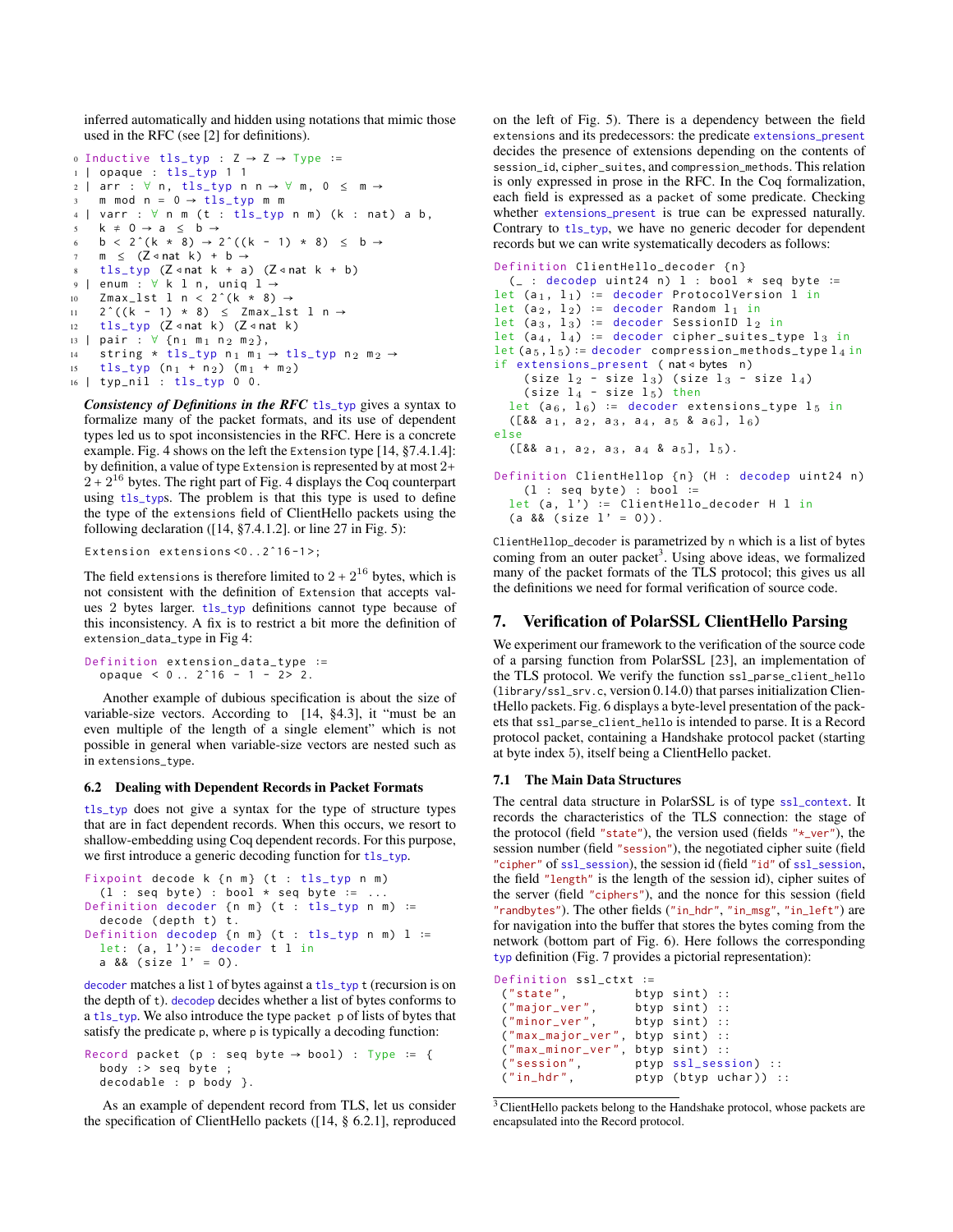```
enum {
    signature_algorithms (13) , (65535)
} ExtensionType ;
struct {
    ExtensionType extension_type ;
    opaque extension_data <0..2ˆ16 -1 >;
} Extension ;
                                            Definition signature_algorithms ∶= 13.
                                            Definition ExtensionType ∶=
                                               enum 2 { [:: signature_algorithms] } 65535.
                                            Definition extension_data_type := opaque < 0.2 . 2^16 - 1 > 2.
                                            Definition Extension ∶=
                                               struct{ ("extension_type", ExtensionType) ;
                                                       (" extension_data ", extension_data_type ) }.
```


<sup>0</sup> struct { <sup>1</sup> uint8 major ; uint8 minor; <sup>3</sup> } ProtocolVersion ; 4 <sup>5</sup> struct { <sup>6</sup> uint32 gmt\_unix\_time ; opaque random\_bytes [28]; <sup>8</sup> } Random ; 9 <sup>10</sup> opaque SessionID <0..32 >; 11 <sup>12</sup> uint8 CipherSuite [2]; 13 14 enum { null (0), (255) } CompressionMethod; 15 <sup>16</sup> struct { <sup>17</sup> ProtocolVersion client\_version ; <sup>18</sup> Random random ; <sup>19</sup> SessionID session\_id ; <sup>20</sup> CipherSuite cipher\_suites <2..2ˆ16 -2 >; <sup>21</sup> CompressionMethod <sup>22</sup> compression\_methods <1..2ˆ8 -1 >; 23 select (extensions\_present) { <sup>24</sup> case false : <sup>25</sup> struct {}; <sup>26</sup> case true : <sup>27</sup> Extension extensions <0..2ˆ16 -1 >; <sup>28</sup> }; <sup>29</sup> } ClientHello ; Definition ProtocolVersion ∶= struct{ ("major", uint8) ; ("minor", uint8) }. Definition Random ∶= struct{ ("gmt\_unix\_time", uint32) ; (" random\_bytes ", opaque [ 28 ])}. Definition SessionID ∶= opaque < 0 .. 32 > 1. Definition CipherSuite ∶= uint8 [ 2 ]. Definition cipher\_suites\_type ∶= CipherSuite < 2 .. 2ˆ16 - 2 > 2. Definition CompressionMethod ∶= enum 1 { [:: null ] } 255. Definition compression\_methods\_type ∶= CompressionMethod  $< 1$ .. (2  $\hat{ }$  8 - 1) > 1 Definition Hello\_sz sid ∶= fixed\_sz ProtocolVersion + fixed\_sz Random + fixed\_sz SessionID + Z <nat sid. Definition ClientHello\_sz sid cys cpm ∶= Hello\_sz sid + fixed\_sz cipher\_suites\_type + Z <nat cys + fixed\_sz compression\_methods\_type +  $Z \triangleleft nat$  cpm. Definition extensions\_present n sid cys cpm ∶= ClientHello\_sz sid cys cpm  $\langle$  Z  $\triangleleft$  nat n. Structure ClientHello\_packet {n} (H: decodep uint24 n) := { client\_version : packet ( decodep ProtocolVersion ); random : packet (decodep Random) session\_id : packet ( decodep SessionID ) ; cipher\_suites : packet ( decodep cipher\_suites\_type ) ; compression\_methods : packet ( decodep compression\_methods\_type ) ; extensions : packet ( select ( extensions\_present ( nat < bytes n) (size session\_id) (size cipher\_suites) (size compression\_methods) \) { (false, decodep struct{}) ; (true, decodep extensions\_type) } ) }.

Figure 5. Formal specification of a ClientHello packet, TLS RFC on the left, Coq on the right. See Fig. 4 for the Extension type.



Figure 6. Packet format as described by the RFC [14] on the top, and as required by PolarSSL [23] at the bottom.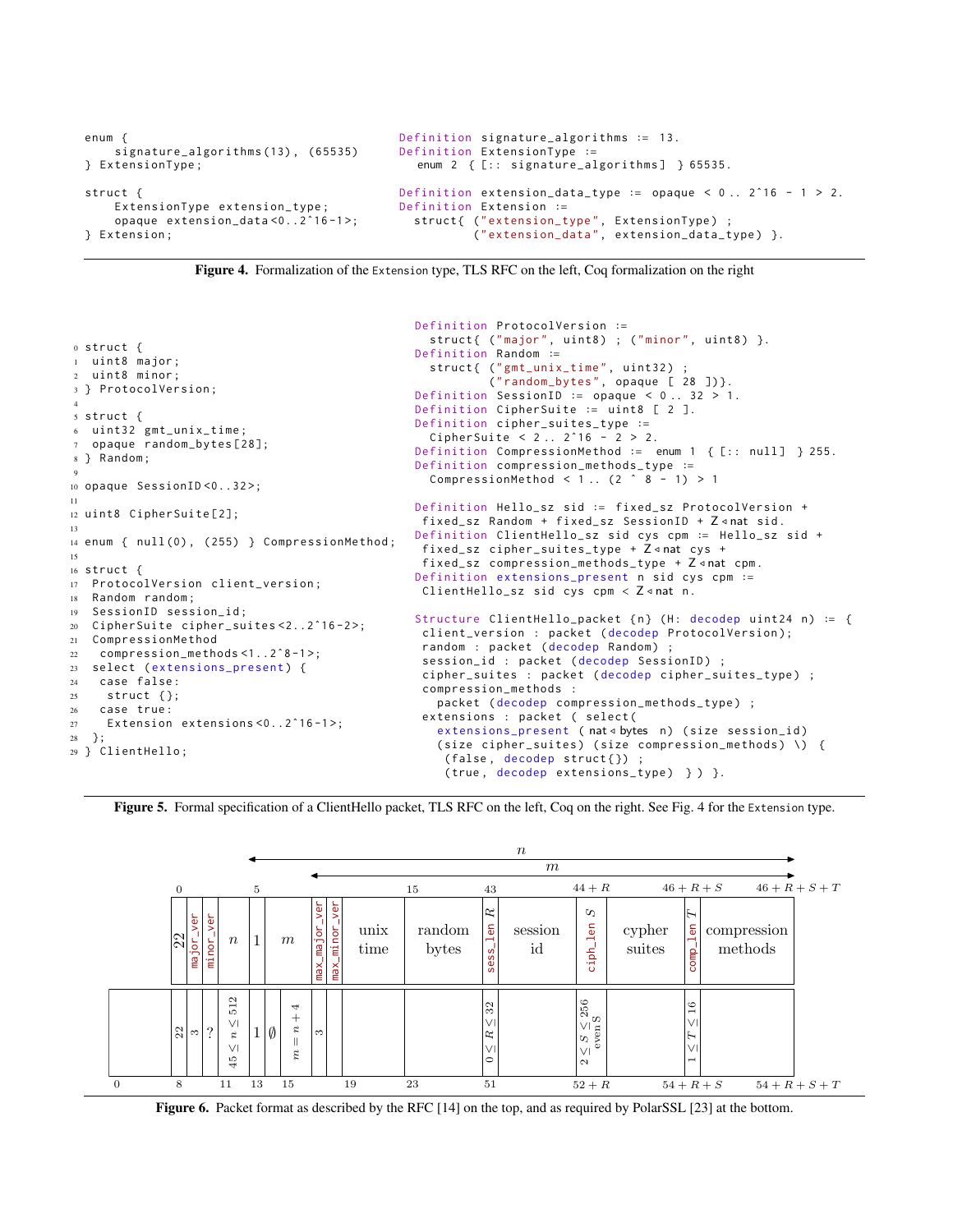```
("in_msg", ptyp (btyp uchar)) ::<br>("in_leff", btyp sint) ::
 (" in_left", btyp sint) ::<br>(" fin_md5", md5_context)
 ("fin_m d5", \n  m d5_countext) ::<br>
("fin_s h a_1", \n  sh a_1_countext) ::("fin\_sha_1", sha_1_context) ::<br>("ciphers", ptyp (btyp sint)
 ("ciphers", ptyp (btyp sint)) ::<br>("randbytes", ptyp (btyp uchar)) :
                          ptyp (btyp uchar ) :: nil.
Definition ssl_context ∶= styp ( mkTag " ssl_context ").
Definition ssl_sess ∶=
 ("cipher", btyp sint) ::
 ("length", btyp sint) ::
 ("id", ptyp (btyp uchar)) :: nil.
Definition ssl_session ∶= styp ( mkTag " ssl_session ").
```
We can now define the type context g containing the definitions of PolarSSL for ssl\_context, ssl\_session, etc.:

```
Definition g := \wfctxt{"ssl_context" ⊳ssl_ctxt,
 " ssl_session " ▹ ssl_sess , " md5_context " ▹ md5_cont ,
 "sha 1 _context" \triangleright sha 1 _cont, \varnothing }.
```
#### 7.2 The Parsing Function

Roughly, the original C function ssl\_parse\_client\_hello is around 160 lines long, around 85 lines if we remove comments and debugging information; once converted to Coq, it is around 115 lines. C expressions are almost ported as they are. Yet, we need to adapt the original code to structured control-flow by replacing gotos with if-then-else's and by merging returns, and, since the expression language is side-effect free, some C expressions need to be split into several commands using temporary variables. This is systematic enough to be automated, and indeed this is actually what is done in other proof assistant-based verification projects such as seL4 [29].

The formal model of the PolarSSL function that parses ClientHello packets of TLS version 1.0 can be found online [2] or in Appendix A (Fig. 8 and 9). Its variables are typed according to the following environment  $\sigma$ :

```
Definition \sigma : g .-env := ("ret", btyp: sint) ::
("ssl", :: (g.-typ:ssl\_context)) ::(" buf", :∗ ( btyp : uchar )) :: ("n", btyp : sint ) ::
("sess\_len", btyp: sint) ::("ciph_len", btyp: sint) ::
("comp\_len", btyp: sint) :: ("i", btyp: sint) ::("j", btyp: sint) :: ("p", :: (btyp: uchar)) :: ...
```
*Dealing with External Functions* ssl\_parse\_client\_hello calls several library functions, such as PolarSSL-specific functions (e.g., ssl\_fetch\_input, a function that reads bytes from the input socket to fill a buffer), or standard C functions (memset, memcpy, etc.). For the time being, we just axiomatize their correctness in the form of Separation-logic triples.

Since we do not have yet a proper encoding of function calls, we formalize external functions by augmenting the cmd type with axioms. To encode call-by-value semantics, we also axiomatize the fact that no variable is modified by an external function. Here follows the example of memcpy:

```
(* void * memcpy ( void *d, const void *s, size_t l); *)
Definition size_t := g.-btyp: uint.
Definition void_p := g.-typ: ptyp (btyp uchar).
Axiom memcpy : \forall x, env_get x \sigma = \vert void_p \vert \rightarrow@exp g σ void_p → @exp g σ void_p →
   Qexp g \sigma size_t \rightarrow cmd.
Lemma memcpy_triple x H e l D S
 (ret src : exp (: * (btyp: uchar))):
 size S = nat<u l \rightarrow size D = nat<u l \rightarrow\{ \text{ !b } b \in e = [ \text{uint } \triangleleft 32 \text{ } 1 \}_c \} \times \text{src} \mapsto S \times \text{ret } \mapsto D \}memcpy x H ret src e
 \{ \text{ !b } b \in e = \text{ [uint } \triangleleft i32 \text{ } 1 \text{]}_c \text{ } \} \times \text{src } \mapsto S \times \text{ ret } \mapsto S \}.
```
## 7.3 Verification Goal, Approach and First Results

We want to prove that, given some input from the network (modeled as a list of bytes SI, for "socket input"), ssl\_parse\_client\_hello either fails (by returning a non-zero value, assertion error) or succeeds (by returning 0, assertion success) in checking that the incoming packet is valid:

```
0 Lemma POLAR_parse_client_hello_triple ...
1 \quad \{\text{init\_ssl\_var } * \text{ init\_bu } * \text{ init\_rb } * \text{ init\_id } * \}2 init_ses * init_ssl * init_ciphers }
3 ssl_parse_client_hello
4 { error ∨ ( success › final_bu › final_rb ›
5 final_id * final_ssl * final_ciphers *
6 PolarSSLRecordClientHellop SI ) }.
```
The precondition specifies the initial state: the values of the variables and the state of the heap. This is captured by a Separation logic formula that formalizes the left part of Fig. 7. init\_ssl\_var gives the initial value of the "ssl" variable. init\_bu defines the existence of a buffer for the incoming bytes; it is a sensitive storage space and verification must make sure that it is not overrun. Similarly, init\_rb (resp. init\_id, init\_ses, init\_ssl, init\_ciphers) is space for the nonce of the TLS connection (resp. the initial state of the session id data structure, of the session id, of the ssl\_context data structure, and the ciphers known by the server).

By way of example, let us look at the init\_ssl predicate. It formalizes in terms of a mapsto formula the central data structure of Fig. 7. Initially, the stage of the protocol is S74.client\_hello<sup>4</sup> and in\_left is 0 (no byte read so far), version fields are uninitialized, and pointer fields are set to point to other data structures:

```
let init_ssl := %"ssl" \mapsto_{le} mk_ssl_context
      ( Z2u 32 S74 . client_hello )
      majv0 minv0 mmaj0 mmin0
      (ptr◃ptyp ses )
      (ptr<ptyp bu +<sub>i</sub> Z2u ptr_len 8)
      (ptr\triangleleftptyp bu +<sub>i</sub> Z2u ptr_len 13)
     0_{32} md5s sha1s
      (ptr◃ptyp ciphers ) (ptr◃ptyp rb ) in
```
(z2u converts integers to binary representations,  $+_i$  is hardware addition). Parameters md5s and sha1s are for cryptographic functions but we are not concerned with them in parsing.

The postcondition first specifies that the state of the heap after parsing has been updated correctly with the incoming data. As for the precondition, this is captured by a Separation logic formula. Fig. 7 (right part) provides a pictorial representation that can be compared with the initial heap state (on the left). final\_bu says that the buffer array is filled with the incoming bytes. final\_rb says that the array for random bytes RB has been half-filled with the client nonce. final\_id says that the session id has been saved. final\_ssl says that the state of the protocol has moved to S74.server\_hello state, etc. final\_ciphers says that there is a two-bytes index of a cipher in SI on which the server has agreed.

Most importantly, PolarSSLRecordClientHellop specifies that the incoming bytes form a valid ClientHello packet:

```
Definition PolarSSLRecordClientHellop l ∶=
 (* the Record packet is a Handshake *)!(Z<sub>4</sub>u (l_0) = S621.handshake)(* the Handshake packet is a ClientHello *)
 !(Z \triangleleft u (l_{-}(\text{nat} \triangleleft Z (S74.\text{Handshake}_{-}hd + 1))) =S74.client_hello) *
 (* requested protocol version is 3 *)
 !(Z<sub>4u</sub> (l_req_maj) = S621.SSLv30_maj) * ...
```
<sup>4</sup> S74 is a Coq module named after the Section 7.4 of the RFC. We use this nomenclature to keep track of all the magic numbers from the RFC.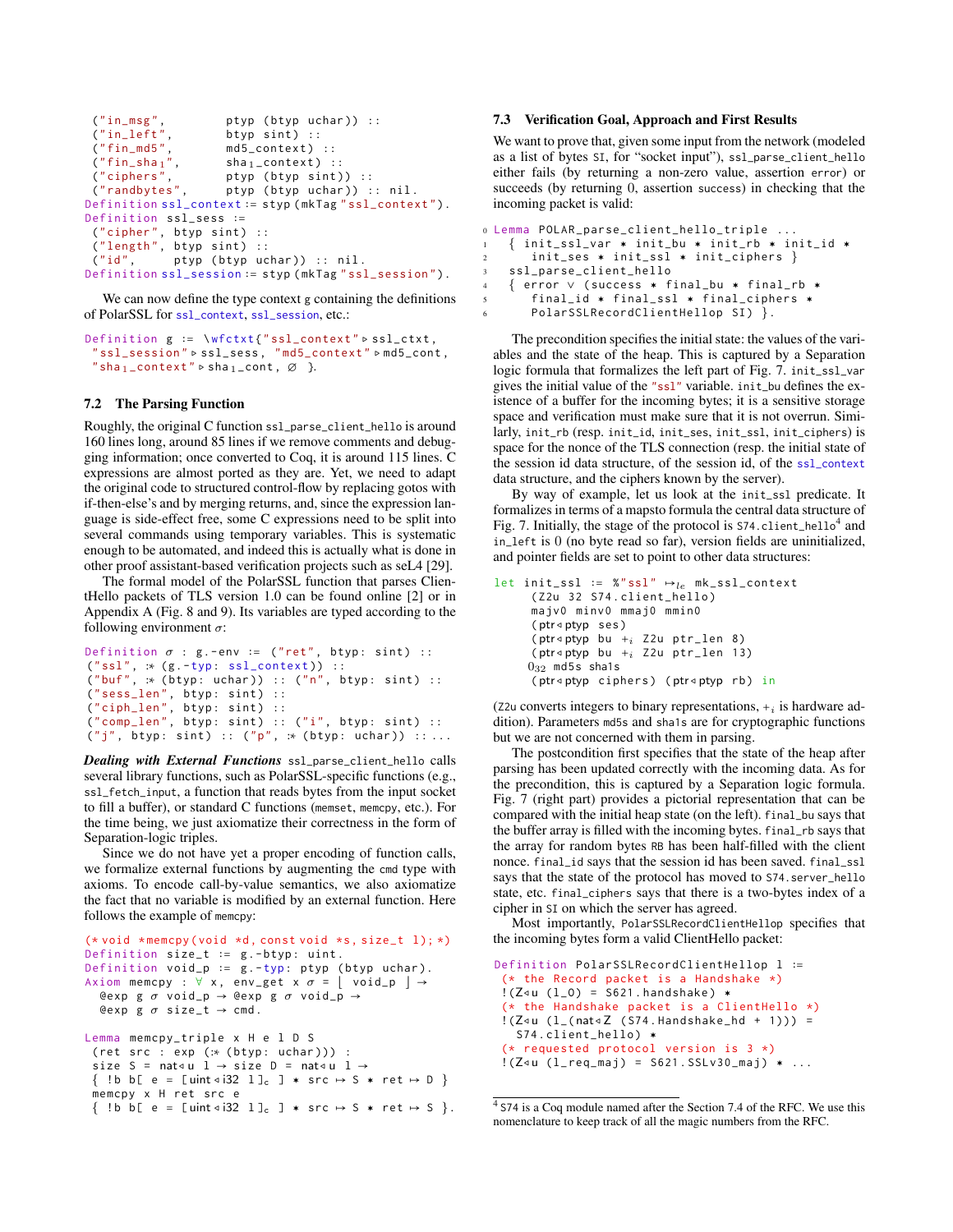

Figure 7. Pictorial representation of PolarSSL's memory state before and after parsing a ClientHello packet

*Current Status* At the time of this writing, verification is not yet completed but we made significant progress. We passed the point where the function parses the compression methods header, that makes for more than two-thirds of the code. What is left is a search to find out whether the cipher asked by the client is known by the server. So, we already checked most conditions in PolarSSLRecordClientHellop, for example that the incoming packet is a Handshake, that it contains a ClientHello packet, etc. Ultimately, we should be able to show that the predicate PolarSSLRecordClientHellop above implies the more general specification ClientHellop<sup>5</sup> Sect. 6.2.

*Errors found so far* We already found bugs in the course of verification. Checks are indeed not sufficient to ensure well-formedness of packets. Concretely, at the beginning of the function, PolarSSL retrieves the length of the Handshake packet and checks its value:

 $n = ( \text{buf}[3] << 8 ) | \text{buf}[4];$ if( n < 45 || n > 512 ) { return ( POLARSSL\_ERR\_SSL\_BAD\_HS\_CLIENT\_HELLO ); }

It later retrieves the length of the session id and also check its value:

```
sess_len = buf [38];
if( sess_len < 0 || sess_len > 32 )
{ return ( POLARSSL_ERR_SSL_BAD_HS_CLIENT_HELLO ); }
```
But it does not check that the session id can actually be contained into the Handshake message (in other words, that sess\_len is not too large w.r.t. n). Formal verification stumbles because we try to memcpy the contents of the session id to a  $n$  bytes buffer that may not be large enough to welcome sess\_len more bytes.

# 8. Related Work

*Mechanization of Separation Logic* Tuch proposes a formalization in the Isabelle proof-assistant of Separation logic for C with an

application to a memory allocator [28]. A trusted C-to-HOL translation is responsible for encoding C types as Isabelle/HOL records together with lemmas [28, §5.3]; padding is encoded in the form of extra fields [28, p.140]. Proofs do not fail when types are correct but "this is fragile and does not scale well" [28, p.146]. In contrast, we formalize the alignment/sizeof functions completely in Coq and therefore avoid external trusted machinery. Tuch favors a variant of Burstall-Bornat memory model for heap access, but this causes problems with C structures: What is the type of the start address? The type of the whole structure or of the first field? In comparison, we favor direct, byte-level heap access annotated with types. It is in our Separation logic that we accommodate a logical view of datatypes to hide low-level details such as padding (Sect. 5.4).

There are several other mechanizations of Separation logic in proof-assistants but they address archetypal languages, so that encoding of types and typed expressions is not as important as in our case. Ynot [20] is a Coq axiomatization of Hoare Type Theory allowing for Separation logic-like reasoning for an imperative language with advanced features such as strong updates. Bedrock [13] is a framework that emphasizes "mostly automated verification". It uses an "idealized machine language" with arbitrary-precision words and infinite memory (this limitation seems to be addressed in the latest implementation), without notion of alignment or padding. In contrast, our formalization of C takes into account realistic hardware constraints. In order to perform verification (Sect. 7.3), we use semi-automation using tactics like Appel [4].

Winwood et al. propose a different approach to interactive verification of C programs [29]. There is no Separation logic per se, but Hoare logic is used to establish simulations [29, Sect. 5.2]. Application of this approach to PolarSSL verification would require the construction of a reference implementation, what would be another way to formalize the RFC for TLS.

*Formalization of the Semantics of C* CompCert is a comprehensive formalization of C that supports most of ANSI C. We restrict ourselves to the core subset of C because, since we are aiming at verification of C programs, we need to equip instructions with reasoning facilities, in particular Separation logic rules. In CompCert, Separation logic was a side-project for the intermediate language only [5]. In CompCert, recursive structures must be encoded "structurally": inner fields can only refer to enclosing fields [9, Sect. 2.1].

<sup>&</sup>lt;sup>5</sup> It will not be possible to guarantee that parsing succeeds for any correct packet because PolarSSL has several restrictions (e.g., Record packets are assumed to be larger that the Handshake packets they embed— "Theoretically, a single handshake message might span multiple records, but in practice this does not occur.", [24, p.70]; also, PolarSSL does not handle packets as large as what is allowed by the RFC).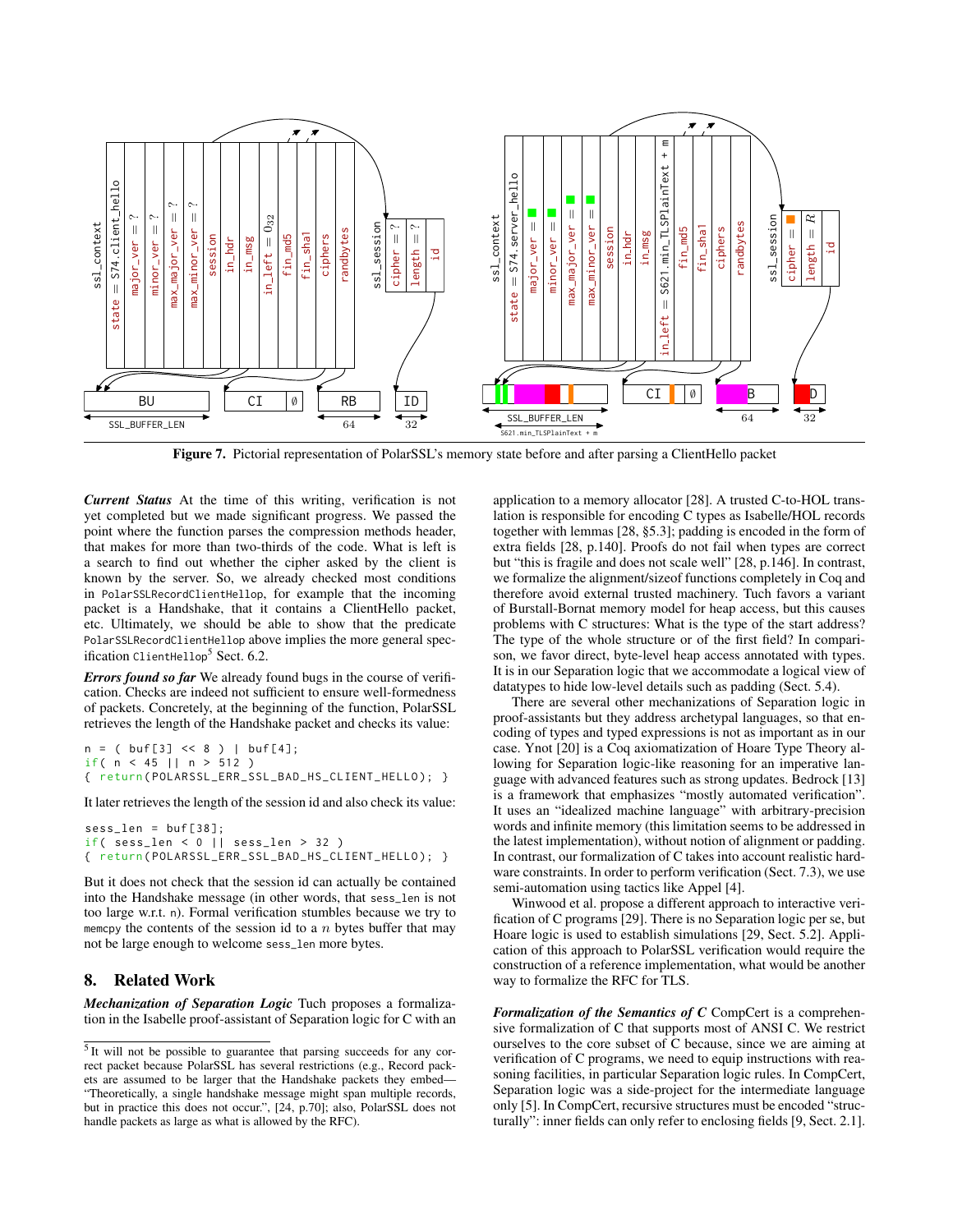This obviates the need to carry a typing environment. We did not chose this direction because it requires to rework the types from the original program. We do carry around a typing environment: this makes the writing of the sizeof function more subtle (Sect. 2.2) but it becomes more natural to write mutually recursive structures (Sect. 2.3). Also, we use dependent types so that the Coq typechecker guarantees that programs are well-typed, thus obviating the need for explicit type-checking functions (Sect. 4). There are side-effects in CompCert expressions but when it comes to formal reasoning this is something that is difficult to handle (this is also a simplification made in [29]).

One of the last formalization of C semantics is provided by Ellison et al. [15]. It consists of an executable semantics built on top of the Maude rewriting system, that allows for the derivation of an interpreter and a debugger, thus paving the road for a formal runtime analysis system. However, it has not been designed for formal verification so that it remains elusive if, and how, one might build a reasoning system on top of it.

Nita et al. formally explore the platform dependency of the C semantics [21]. By collecting the platform-dependent parts of a program, they build a logical formula encoding memory layout conditions under which the program is memory-safe. The theory is wrapped up into a static safety analysis tool. While our model of C instantiates some platform dependent values (such as pointer size), our library should become parametrizable with a reasonable amount of work. Still,our work is oriented towards verification of functional properties, which are more general than safety.

*Specification of Network Packets* The formal verification of a parsing function naturally calls for a formalization of network packet formats. This is an issue that we have already tackled [1] with parsing combinators based on invertible syntax descriptions to simplify the programming of reference implementations. The formalization introduced in Sect. 6 can be seen as a stripped-down version with more emphasis on producing a formalization that can be convincingly compared with the RFC. This turned out to be important to handle the magic numbers that pop up in implementations. Producing formal specifications of packet formats has been a long-standing issue for which types emerged as a promising solution [19].

*Automated Source Code Verification* The software stack Frama-C/Jessie/Why3 proposes a pragmatic approach for verification by relaxing the minimal trusted base constraint. Frama-C is a pluginbased framework for analysis of C source code. Hoare-style annotations can be processed by the Jessie plugin to generate verification conditions. These goals are generated for Why3 (a framework for expressing multi-sorted first-order theories) that can discharge them using a wide set of automated theorem provers, or generate Coq goals as a last resort. The whole stack has been used for example to verify C functions for numerical analysis [10]. No experiment about communication protocols seems to have been carried out yet. Regarding automated verification of TLS implementations, Bhargavan et al. successfully verified a small reference implementation but written with a functional language [6].

# References

- [1] R. Affeldt, D. Nowak, Y. Oiwa. Formal network packet processing with minimal fuss: invertible syntax descriptions at work. Proc. of the 6th Wksp. Programming Languages meets Program Verification, pp.27–36. ACM, 2012
- [2] R. Affeldt, N. Marti. Towards Formal Verification of TLS Network Packet Processing in C. Coq documentation. http://staff.aist. go.jp/reynald.affeldt/coqdev
- [3] R. Affeldt, D. Nowak, K. Yamada. Certifying Assembly with Formal Security Proofs: the Case of BBS. Sci. Comput. Program. 77(10– 11):1058–1074 (2012)
- [4] A. W. Appel. Tactics for Separation Logic. Early draft. Jan. 13, 2006. http://www.cs.princeton.edu/˜appel/papers/septacs.pdf
- [5] A. W. Appel, S. Blazy. Separation Logic for Small-Step Cminor. Proc. of the 20th Intl. Conf. on Theorem Proving in Higher Order Logics, vol. 4732 of LNCS, pp.5–21. Springer, 2007
- [6] K. Bhargavan, C. Fournet, R. Corin, E. Zalinescu. Verified Cryptographic Implementations for TLS. ACM Trans. Inf. Syst. Secur. 15(1):3 (2012)
- [7] N. Benton, C.-K. Hur, A. Kennedy, C. McBride. Strongly Typed Term Representations in Coq. J. Autom. Reasoning 49(2):141–159 (2012)
- [8] S. Bishop, M. Fairbairn, M. Norrish, P. Sewell, M. Smith, K. Wansbrough. Engineering with logic: HOL specification and symbolicevaluation testing for TCP implementations. Proc. of the 33rd SIGPLAN-SIGACT Symp. on Principles of Programming Languages, pp.55–66. ACM, 2006
- [9] S. Blazy, X. Leroy. Mechanized semantics for the Clight subset of the C language. J. Autom. Reasoning 43(3):263–288 (2009)
- [10] S. Boldo, F. Clément, J. Filliâtre, M. Mayero, G. Melquiond, P. Weis. Wave Equation Numerical Resolution: a Comprehensive Mechanized Proof of a C Program. J. Autom. Reasoning. To appear
- [11] E. Brady. IDRIS—Systems Programming meets Full Dependent Types. Proc. of the 5th Wksp. Programming Languages meets Program Verification, pp.43–54. ACM, 2011
- [12] The Coq Proof Assistant: Reference Manual. Ver. 8.4. INRIA, 2012
- [13] A. Chlipala. Mostly-automated verification of low-level programs in computational separation logic. Proc. of the 32nd SIGPLAN Conf. on Programming Language Design and Implementation, pp.234–245. ACM, 2011
- [14] T. Dierks, E. Rescorla. The Transport Layer Security (TLS). Protocol Version 1.2. RFC 5246. IETF, 2008
- [15] C. Ellison, G. Rosu. An Executable Formal Semantics of C with Applications. Proc. of the 39th SIGPLAN-SIGACT Symp. on Principles of Programming Languages, pp.533–544. ACM, 2012
- [16] J.-C. Filliâtre. Verifying Two Lines of C with Why3: An Exercise in Program Verification. Proc. of the 4th Intl. Conf. on Verified Software: Theories, Tools, Experiments, vol. 7152 of LNCS, pp.83–97. Springer, 2012
- [17] S. P. Harbison III, G. L. Steele Jr. C: A Reference Manual. 5th edition. Prentice Hall, 2002
- [18] X. Leroy. The Compcert verified compiler, Commented Coq development. Version 1.11, 2012-07-13 http://compcert.inria.fr/doc/
- [19] P. J. McCann, S. Chandra. Packet Types: Abstract specifications of network protocol messages. Conf. on Applications, Technologies, Architectures, and Protocols for Computer Communication, pp.321– 333. ACM, 2000
- [20] A. Nanevski, G. Morrisett, A. Shinnar, P. Govereau, L. Birkedal. Ynot: dependent types for imperative programs. Proc. of the 13th SIGPLAN Intl. Conf. on Functional Programming, pp.229–240. ACM, 2008
- [21] M. Nita, D. Grossman, C. Chambers. A theory of platform-dependent low-level software. Proc. of the 35th SIGPLAN-SIGACT Symp. on Principles of Programming Languages, pp.209–220. ACM, 2008
- [22] OpenSSL. Open Source toolkit for SSL/TLS. http://www.openssl. org
- [23] PolarSSL. Open Source embedded SSL/TLS cryptographic library. http://polarssl.org
- [24] E. Rescorla. SSL and TLS: Designing and Building Secure Systems. 11th Printing. Addison Wesley, 2000
- [25] J. C. Reynolds. A Logic for Shared Mutable Data Structures. Proc. of the 17th Symp. on Logic in Computer Science, pp.55–74. IEEE, 2002
- [26] J. C. Reynolds. An Introduction to Separation Logic (Preliminary Draft). http://www.cs.cmu.edu/˜jcr/copenhagen08.pdf. Oct. 23, 2008
- [27] R. C. Seacord. Secure Coding in C and C++. Addison Wesley, 2006
- [28] H. Tuch. Formal Verification of C Systems Code. J. Autom. Reasoning 42(2-4):125–187 (2009)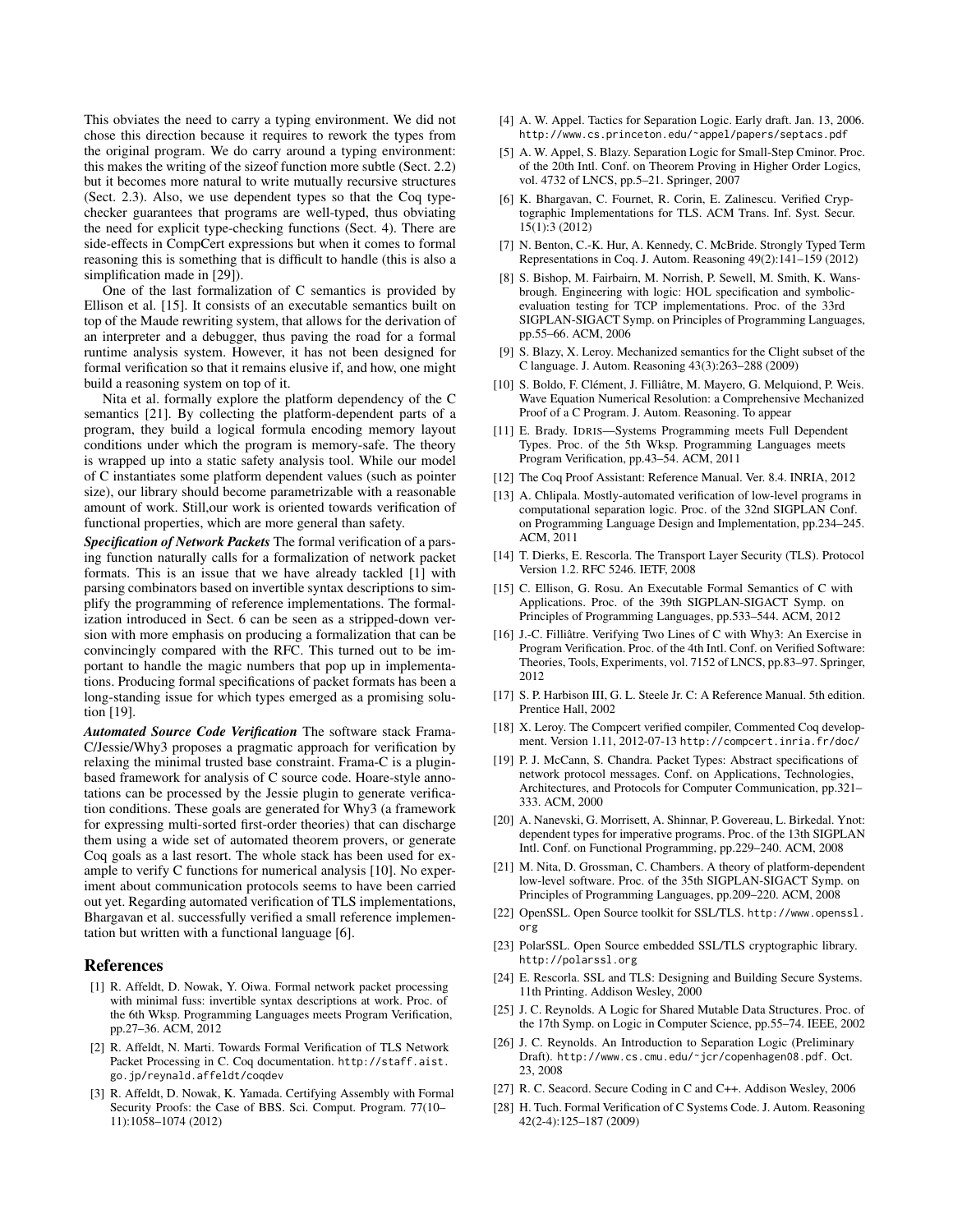- [29] S. Winwood, G. Klein, T. Sewell, J. Andronick, D. Cock, M. Norrish. Mind the Gap: A Verification Framework for Low-Level C. Proc. of the 22nd Intl. Conf. on Theorem Proving in Higher Order Logics, vol. 5674 of LNCS, pp.500–515. Springer, 2009
- A. Formal Model of the ssl\_parse\_client\_hello Function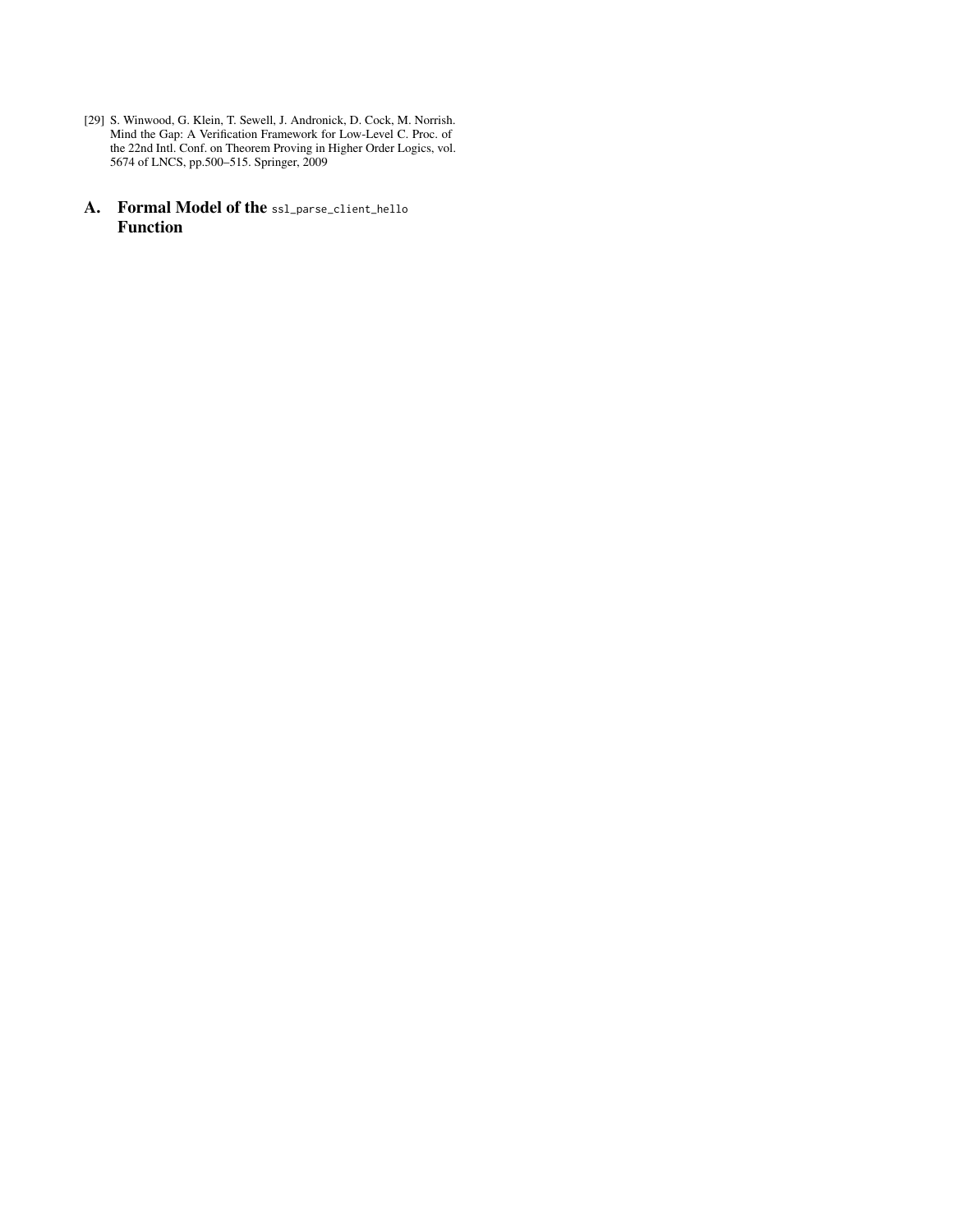```
"ret" \leftarrow ssl_fetch_input (%"ssl", [ 5 ]<sub>sc</sub>) ;
If b[ %"ret" \neq [ 0 ]<sub>sc</sub> ] Then
  ret
Else (<br>"buf"
        \leftrightarrow %"ssl" \Rightarrow in_hdr ;
"\_buf0" \leftrightarrow %"buf" ;
If b [ (%"_buf0_" & [ -128 ]_{8sc}) \neq [ 0 ]_{8sc} ] Then
  "ret" \leftarrow [POLARSSL\_ERR\_SSL_BAD_HS_CLIENT_HELLO]c; retElse (
If b[ %"_buf0_" \neq [ SSL_MSG_HANDSHAKE ]<sub>c</sub> ] Then
   "ret" \leftarrow [ POLARSSL_ERR_SSL_BAD_HS_CLIENT_HELLO ]_{c} ; ret
Else (
"_buf1_" ←* %"buf" +p [ 1 ]<sub>sc</sub> ;
If b[ %"_buf1_" \neq [ SSL_MAJOR_VERSION_3 ]<sub>c</sub> ] Then
   "ret" ← [ POLARSSL_ERR_SSL_BAD_HS_CLIENT_HELLO ]c ; ret
Else (
" _buf3_" \leftrightarrow %" buf" +p [ 3 ]sc ;
" _b buf4_" ←* %"buf" +p [ 4 ]sc;
"n" \leftarrow (( (int) % "buf3" ) \times [ 8 ]_{sc} ) (int) "buf4" ;If b \left[ 2 \frac{m}{n} \right] < \left[ 45 \right]<sub>sc</sub> \left[ 1 \right] Then
   "ret" \leftarrow [POLARSSL_ERR_SSL_BAD_HS_CLIENT_HELLO]_{c}; ret
Else (
If b[ %"n" > [ 512 ]_{sc} ] Then
   "ret" \leftarrow [POLARSSL_ERR_SSL_BAD_HS_CLIENT_HELLO]_{c}; ret
Else ((
"ret" \leftarrow ss1_fetch_input (%"ssl", [ 5 ]<sub>sc</sub> + %"n") ;
If b[ %"ret" \neq [ 0 ]sc ] Then
  ret
Else (<br>"buf"
        \leftrightarrow %"ssl" \Rightarrow in_msg ;
"\_n0" \leftrightarrow %"ss1" \Rightarrow in\_left ;"n" \leftarrow %"_{-}n0" - [5]_{sc} ;md5_update (\sqrt[n]{s} \text{ s} \text{ s} \text{ l}^n \Rightarrow \text{fin\_md5}, %"buf", %"n") ;
sha_1_update (%"ssl" \Rightarrow fin_sha<sub>1</sub>, %"buf", %"n") ;
 _buf0" \leftarrow* %"buf"
If b [ %" _buf0_ " ≠ [ SSL_HS_CLIENT_HELLO ]c ] Then
   "ret" \leftarrow [ POLARSSL_ERR_SSL_BAD_HS_CLIENT_HELLO ]_c ; ret
Else (
" _buf_+'' \leftrightarrow %" buf" +p [ 4 ]sc;
If b[ \frac{1}{2} \frac{1}{2} \frac{1}{2} \frac{1}{2} \frac{1}{2} \frac{1}{2} \frac{1}{2} \frac{1}{2} \frac{1}{2} \frac{1}{2} \frac{1}{2} \frac{1}{2} \frac{1}{2} \frac{1}{2} \frac{1}{2} \frac{1}{2} \frac{1}{2} \frac{1}{2} \frac{1}{2} \frac{1}{2} \frac{1}{2} \frac"ret" \leftarrow [POLARSSL_ERR_SSL_BAD_HS_CLIENT_HELLO]c ; retElse (
\overline{x}"ssl" ⇒ major_ver *← (int) ([ SSL_MAJOR_VERSION_3 ]c) ;
"_buf5_" ←* %"buf" +p [ 5 ]sc;
\%"ssl" ⇒ minor_ver \star\leftarrow (int) (\%"_buf5_" \le [SSL_MINOR_VERSION_2]<sub>c</sub> ? %"_buf5_" : [SSL_MINOR_VERSION_2]<sub>c</sub>) ;
%"ssl" ⇒ max_major_ver ∗← ( int ) %" _buf4_ " ;
%"ssl" ⇒ max_minor_ver ∗← ( int ) %" _buf5_ " ; (
"_it_ " \leftrightarrow "s"ss1" \Rightarrow randbytes ;
"_it_ " = \text{memory } (* "_it_", % "buf" + p [ 6 ]<sub>sc</sub>, [ 32 ]<sub>uc</sub>) ;" _buf1" ← %" buf" + _p [ 1 ]<sub>sc</sub> ;
(* continue in Fig. 9 *)
```
Definition ssl\_parse\_client\_hello ∶=

Figure 8. Formal model of the function ssl\_parse\_client\_hello (first half, see Fig. 9 for the second half)